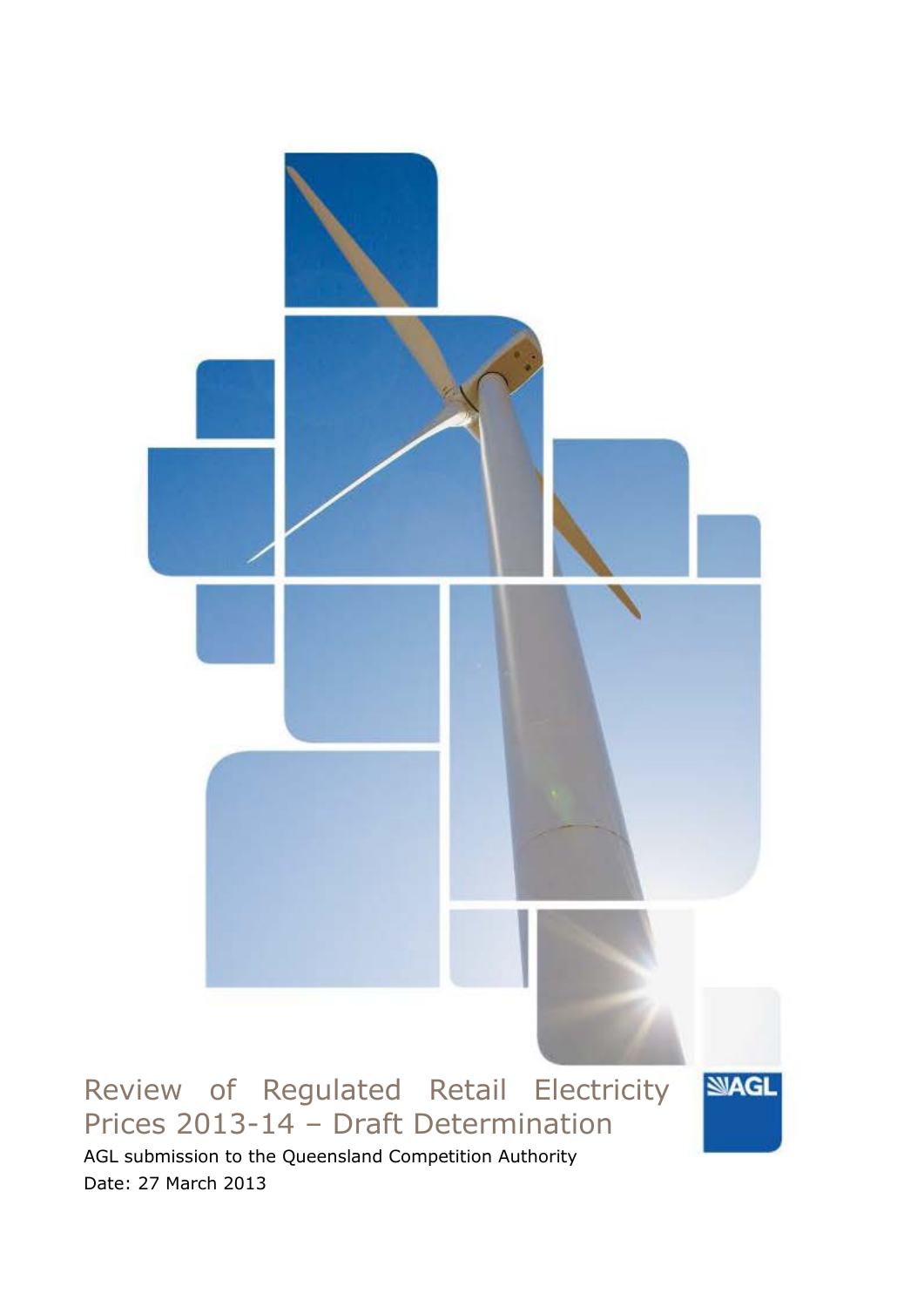# **SIAGL**

# **Table of Contents**

| $\mathbf{1}$ |                                                      |
|--------------|------------------------------------------------------|
| 1.1          |                                                      |
| 1.2          | Role of the regulated price in a competitive market4 |
| 1.3          |                                                      |
| 2            |                                                      |
| 2.1          |                                                      |
| 2.2          |                                                      |
| 2.3          |                                                      |
| 2.4          |                                                      |
| 2.5          |                                                      |
| 2.6          |                                                      |
| 3            |                                                      |
| 3.1          |                                                      |
| 3.2          |                                                      |
| 4            |                                                      |
| 4.1          |                                                      |
| 4.2          | Accounting for unforeseen or uncertain events 25     |
| 5            |                                                      |
| 5.1          |                                                      |
| 5.2          |                                                      |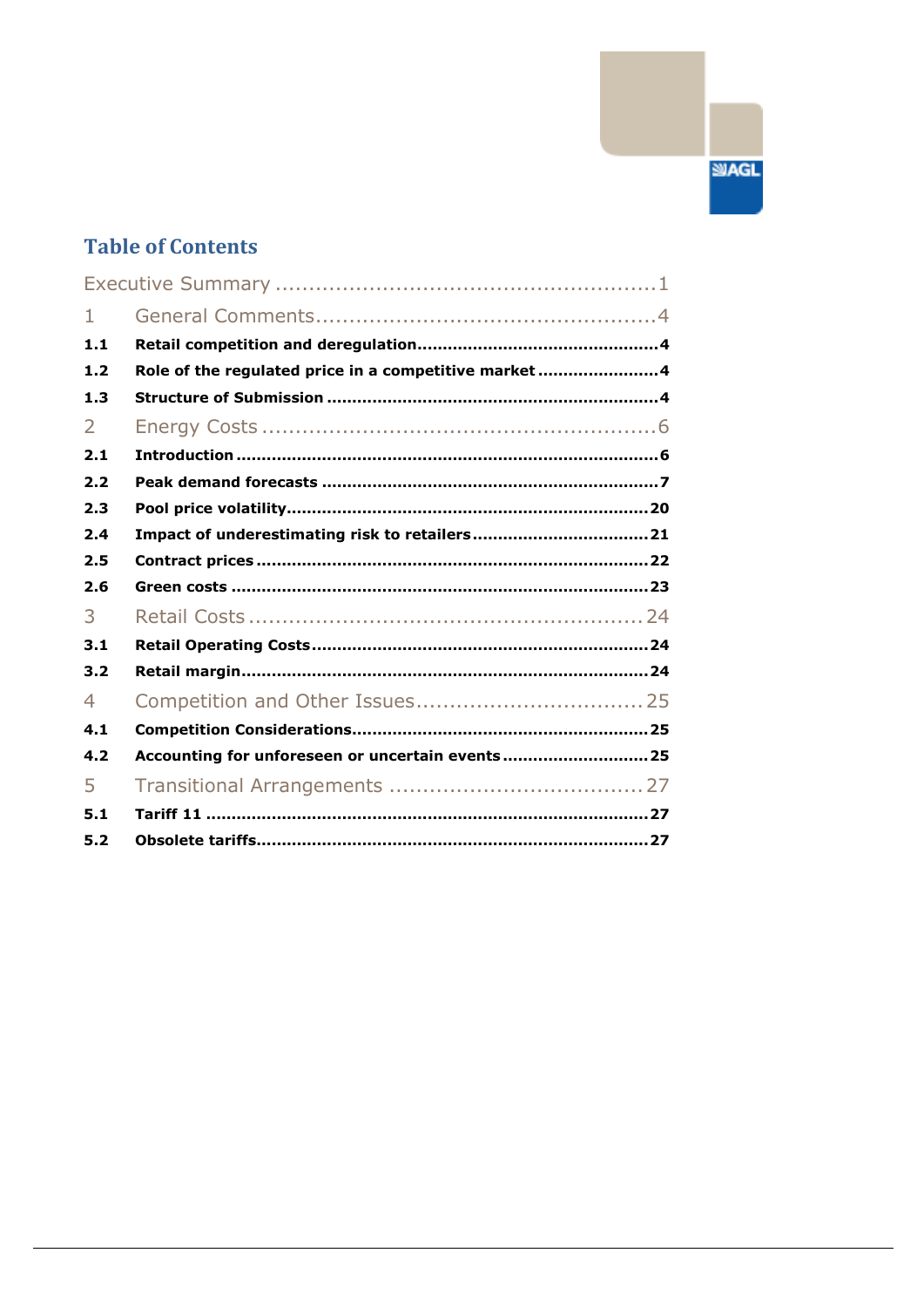# <span id="page-2-0"></span>Executive Summary

AGL welcomes the opportunity to provide feedback on the Draft Determination, Regulated Retail Electricity Prices 2013-14 (*Draft Determination*). AGL looks forward to continuing to work closely with the Queensland Competition Authority (*QCA*) through the next stage of calculating the 2013-14 notified prices.

#### **General Comments**

AGL remains concerned that the current approach to setting regulated retail electricity prices does not deliver the optimal long-term policy settings for consumers and the industry alike. In this submission AGL has focussed on the issues associated with setting the wholesale energy cost (*WEC*) (i.e. energy purchase cost (*EPC*) allowance) which is a significant component of the regulated tariffs. AGL remains of the view that ensuring the WEC used in the regulated price represents a reasonable benchmark is extremely significant for the long-term viability of the retail market.

#### **Energy Costs**

The QCA and ACIL have proposed the continuation of a market-based approach to calculate the WEC to be used as part of the regulated retail prices. AGL notes that this has been done on the QCA's assumption that this approach will capture the costs borne by a retailer in 2013-14. However, AGL is of the view that significant issues with the modelling underpinning the ACIL Draft Report are such that the energy purchase cost (EPC) derived cannot credibly be viewed as a "best estimate" of the costs that a retailer would likely incur in 2013-14.

In short, AGL believe that the WEC modelling approach underpinning the ACIL Draft Report has the effect of:

- Suppressing the cost the theoretical retailer would incur in hedging its regulated load by significantly understating the range of maximum demands that a retailer may be exposed to in 2013-14; and
- The modelling then 'assumes away' the risk a retailer hedging to such low levels would actually be exposed to by forecasting an unrealistically benign pool price.

In this way, the theoretical retailer modelled by ACIL does not suffer any adverse outcomes from such low levels of hedging, notwithstanding that in real life the level of risk associated with such a strategy would be extreme, and potentially financially disastrous.

This is all the more concerning as ACIL have indicated that their intent is to develop a forecast that "*allows for the residual risk associated with a 1 in 20 year outcome"* by taking the EPC at the 95% percentile of the EPC distribution. AGL does believe that if the key determinants of a retailers' WEC were modelled appropriately, this approach would be sound – it would in effect cover the costs a retailer would incur in managing a '1 in 20' year demand and price event. However, the current distribution of results does not reflect this stated approach – neither the load forecast nor the pool price forecast in any way resemble the range of outcomes which would be necessary to encompass a '1 in 20 year event'.

AGL has examined the data provided by ACIL and while it is almost impossible for stakeholders to effectively replicate the modelling, AGL believes that the results of the ACIL modelling indicate that the following issues require further investigation: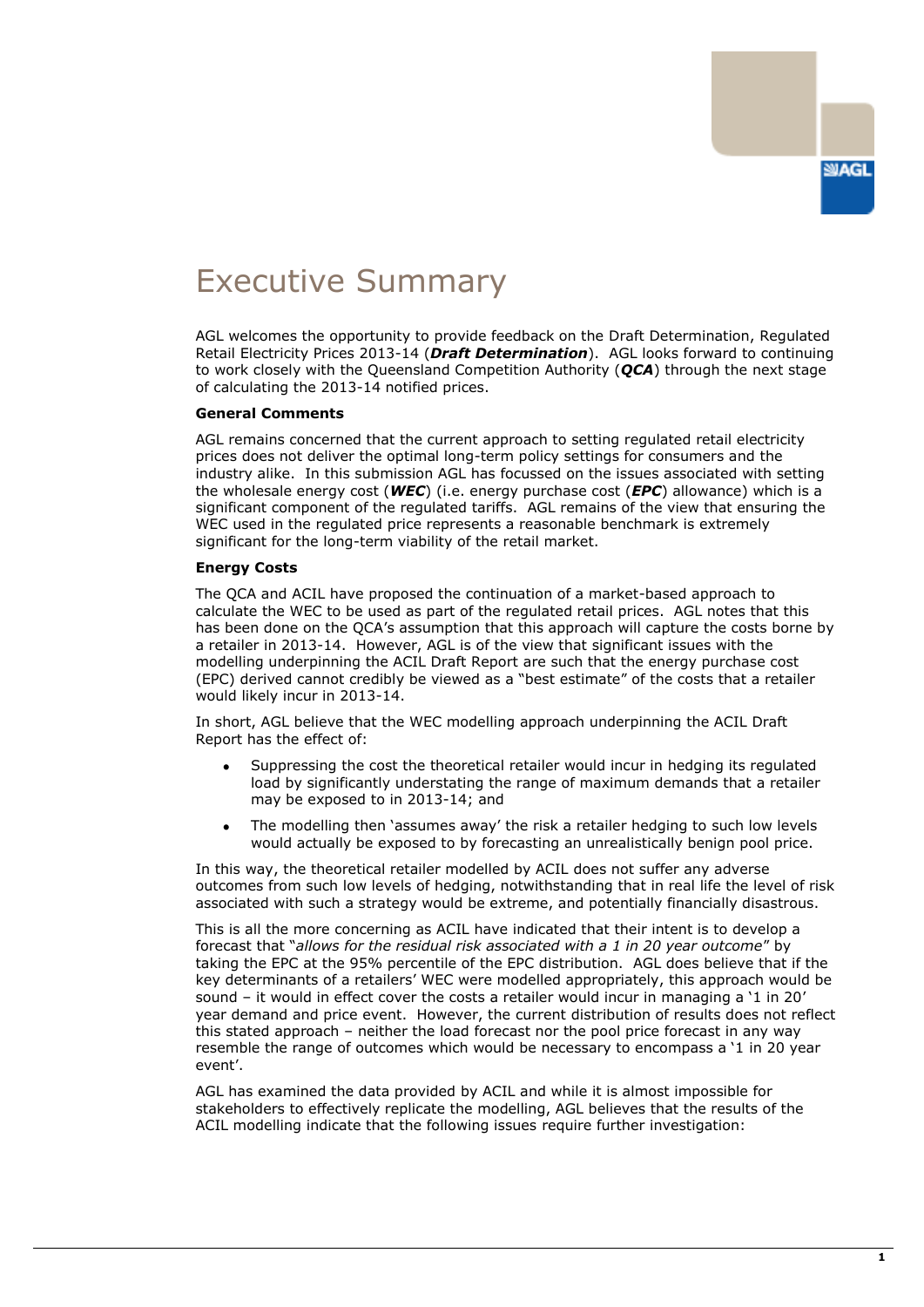#### *Queensland and Energex NSLP Demand forecasts*

The forecasts of Queensland system peak demand and Energex NSLP peak demand have been suppressed to levels which are not credible, particularly when the forecast is purported to deliver a range encompassing a '1 in 20 year' event. AGL assumes this has occurred through the ACIL process of selecting demand levels from a limited sample of actual years and scaling the NSLP demand levels.

Specific issues AGL has identified include:

- ACIL QLD system peak demand data used in modelling the distribution of EPCs does not appear to align with the AEMO 2013-14 forecasts. This is extremely concerning given that ACIL have stated that they have used the AEMO forecasts as the basis of their load traces;
- The level and distribution of the peak demands, in particular for the Energex NSLP, are not representative of what AGL would expect to see as representative of a set of forecast scenarios intended to capture a '1 in 20 year' (i.e. 5% PoE) event. Retailers expressed concern at the Workshop with the low level of the maximum demands provided in Figure 2 of the ACIL Draft Report. Since that time, ACIL have advised that they are in fact using even lower Energex NSLP peak demands than what was previously indicated in the Draft Report (see below);



#### **ACIL Energex NSLP Peak Demand Reduction**

- AGL has previously questioned why the ACIL NSLP forecast is flatter as compared to the ACIL System demand than historical analysis suggests is credible. The reasons provided by ACIL, namely the state of the economy and solar PV penetration, do not appear coherent to AGL;
- The capping of the ACIL NSLP peak demand to the 10% PoE AEMO QLD system peak demand limits the variability in the NSLP peak demands AGL would expect. As noted earlier, the ACIL QLD peak demand data does not appear to align with the AEMO 2013-14 forecasts which further brings into question the scaling of the NSLP peak demands; and
- The distribution of ACIL NSLP peak demands for the 42 simulated demand sets is negatively skewed which is at odds with the distribution of both the AEMO QLD system peak demand and the frequency of maximum temperatures in Brisbane over recent years. The link between the NSLP peak and maximum temperatures is well established and therefore this trend is not what AGL would expect.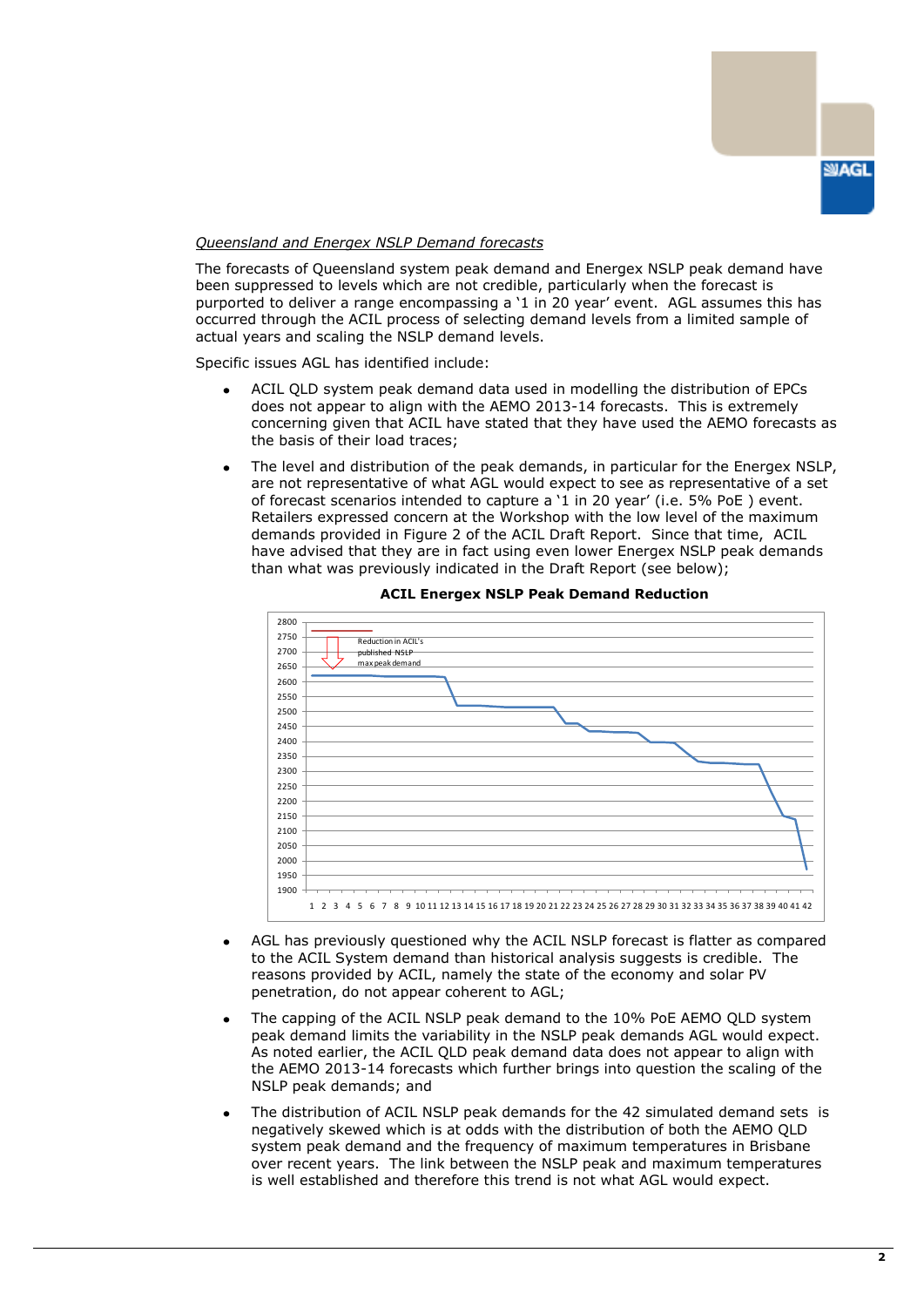#### *Pool price volatility*

ACIL's forecast of pool price volatility has been reduced to such an extent that it appears at odds with historical prices and in effect ignores that retailers' risk management strategies are largely focussed on mitigating the impact from high pool price events. The number of VoLL hours in the ACIL pool price data provided for the 95th percentile EPC scenario is well below levels seen in recent years.

#### *Impact of underestimating risk to retailers*

ACIL has underestimated the impact that lower peak demand and price volatility would have on a retailers' average energy cost in times of unhedged load i.e. the impact of AGL's first two concerns. On page 21 of the ACIL Draft Report ACIL dismiss the potential impact of a variation in peak demand by calculating the additional cost a retailer would be exposed to. This calculation is incorrect and in fact underestimates the impact on retailers by 2.2 times. By dismissing this issue in such a manner ACIL has demonstrated that they do not fully appreciate AGL's concern regarding the manner in which a retailer would typically manage its wholesale energy risk exposure.

#### **Lack of transparency in modelling data and approach**

AGL is not only concerned with obvious flaws in the modelled results, but is also concerned with the low level of transparency in the process followed by ACIL. AGL is particularly concerned by the late release of additional data by the QCA which demonstrates that data presented in the ACIL Tasman Draft Report is incorrect. AGL believes it is reasonable for stakeholders to remain deeply concerned by the lack of disclosure by ACIL of the modelled data, which precludes any real independent checking of the results obtained.

#### **Retail Costs, Margin and Headroom**

AGL support the maintenance of the benchmark for retail operating costs (in real terms), the retail margin and headroom allowances for 2013-14 in its Draft Determination. AGL note that any reduction in these allowances would ultimately be detrimental to promoting retail competition in Queensland.

#### **Competition and accounting for unforeseen or uncertain events**

The QCA has claimed that neither the 2012-13 Determination nor the Tariff 11 freeze has negatively impacted competition. AGL does not agree with this. AEMO's transfer statistics continue to show than the churn rates in Queensland are at historic lows since the commencement of FRC.

The QCA intends to include a cost pass-through mechanism to apply during the three years of the delegation period. AGL supports the QCA's intention not to prescribe an exhaustive list of cost events or to set a fixed materiality threshold for the pass-through of these costs.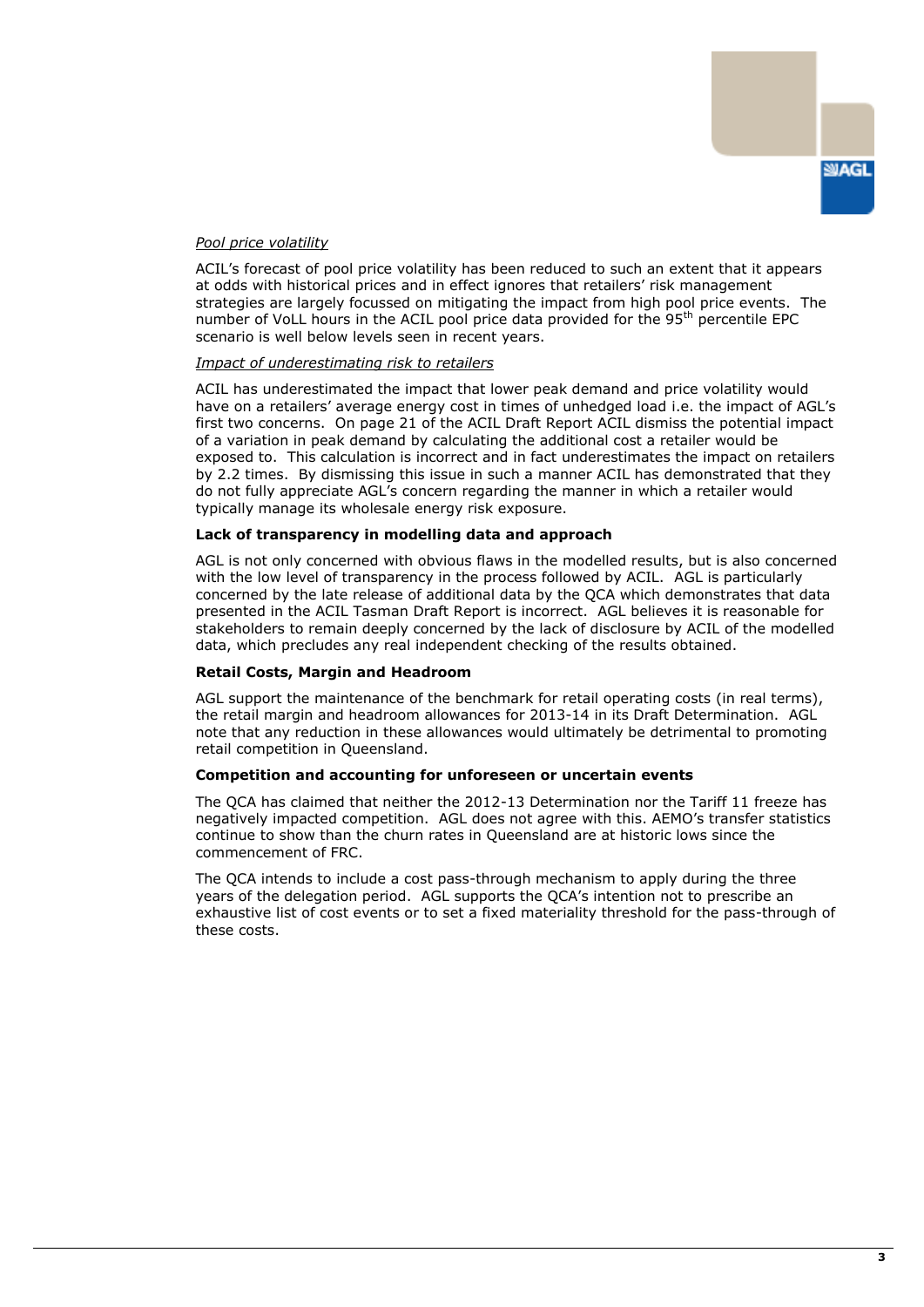

# <span id="page-5-0"></span>1 General Comments

AGL Energy Ltd (*AGL*) welcomes the opportunity to provide comments to the Queensland Competition Authority (*QCA*) on the Draft Determination, Regulated Retail Electricity Prices 2013-14 (*Draft Determination*) and the supporting report on energy purchase costs by ACIL Tasman (*ACIL Draft Report*).

# <span id="page-5-1"></span>**1.1 Retail competition and deregulation**

In the context of the commitment to phase out retail price regulation set out in the Australian Energy Market Agreement, $<sup>1</sup>$  AGL is firmly of the view that the objective of the</sup> three year Delegation should be to set notified prices in a manner that will best facilitate a move to retail market deregulation in southeast Queensland.

AGL considers that it is imperative that the QCA ensures that through the period of the Determination (i.e. 2013-2016) that prices are set to promote competition in line with the Delegation.

# <span id="page-5-2"></span>**1.2 Role of the regulated price in a competitive market**

AGL remains concerned that the current approach does not deliver the optimal long-term policy settings for consumers and the industry alike. Having said this, it is important that regulatory policy settings are predictable and transparent so as to minimise regulatory uncertainty, which in turn will allow retailers to plan for the medium to long-term. They are critical in ensuring the sustainability of competition in the retail energy market.

In this submission AGL has focussed on the issues associated with setting the wholesale energy cost (*WEC*) allowance (i.e. energy purchase cost (*EPC*) allowance) which is a significant component of the regulated tariffs. AGL remains of the view that ensuring the WEC used in the regulated price represents a reasonable benchmark is extremely significant for the long-term viability of the retail market. QCA's stated approach of setting the WEC at the 95<sup>th</sup> percentile of the modelled WEC outcomes is designed to ensure that the allowance accounts for retailers' risk of being exposed to high price-high demand events. AGL agree that this general approach is appropriate in setting a marketbased WEC, however Section 2 highlights a number of issues AGL has identified in determining the distribution of WEC outcomes considered.

As noted by the QCA and other regulators, regulated prices alone cannot protect consumers from electricity price increases, however retail competition can provide consumers with greater choice and in turn ensure that prices are restrained by competitive pressures.

# <span id="page-5-3"></span>**1.3 Structure of Submission**

-

In this paper, AGL has responded to the Consultation Paper in the following structure:

- Section 2 considers the range of issues in establishing the energy purchase cost allowance;
- Section 3 discusses the retail operating cost allowance and retail margin;

 $1$  Standing Council on Energy and Resources, Australian Energy Market Agreement (As Amended) Clause 14.11.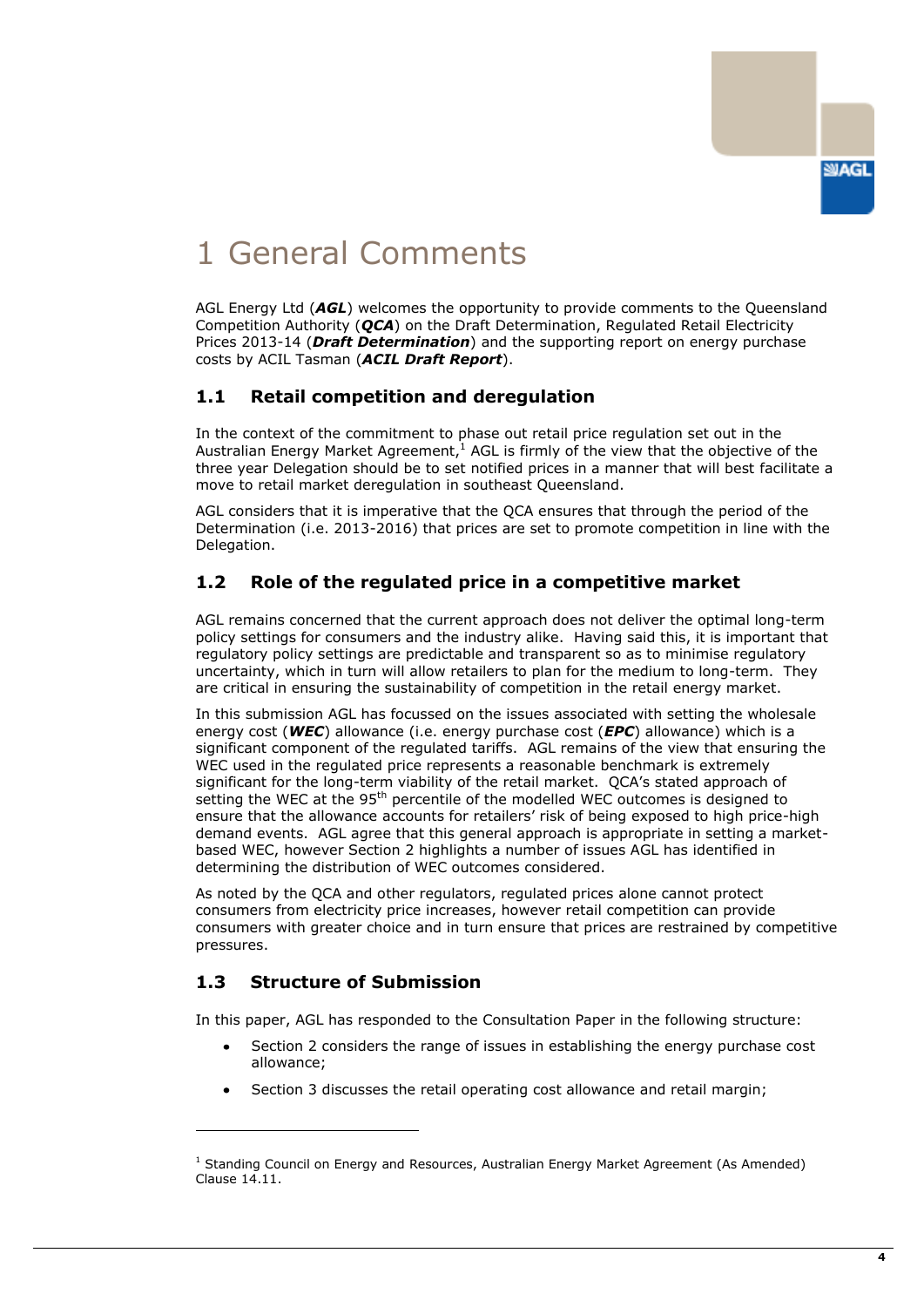

- $\bullet$ Section 4 discusses retail competition in the Queensland electricity market and other considerations; and
- Section 5 reviews the proposed Transitional Arrangements.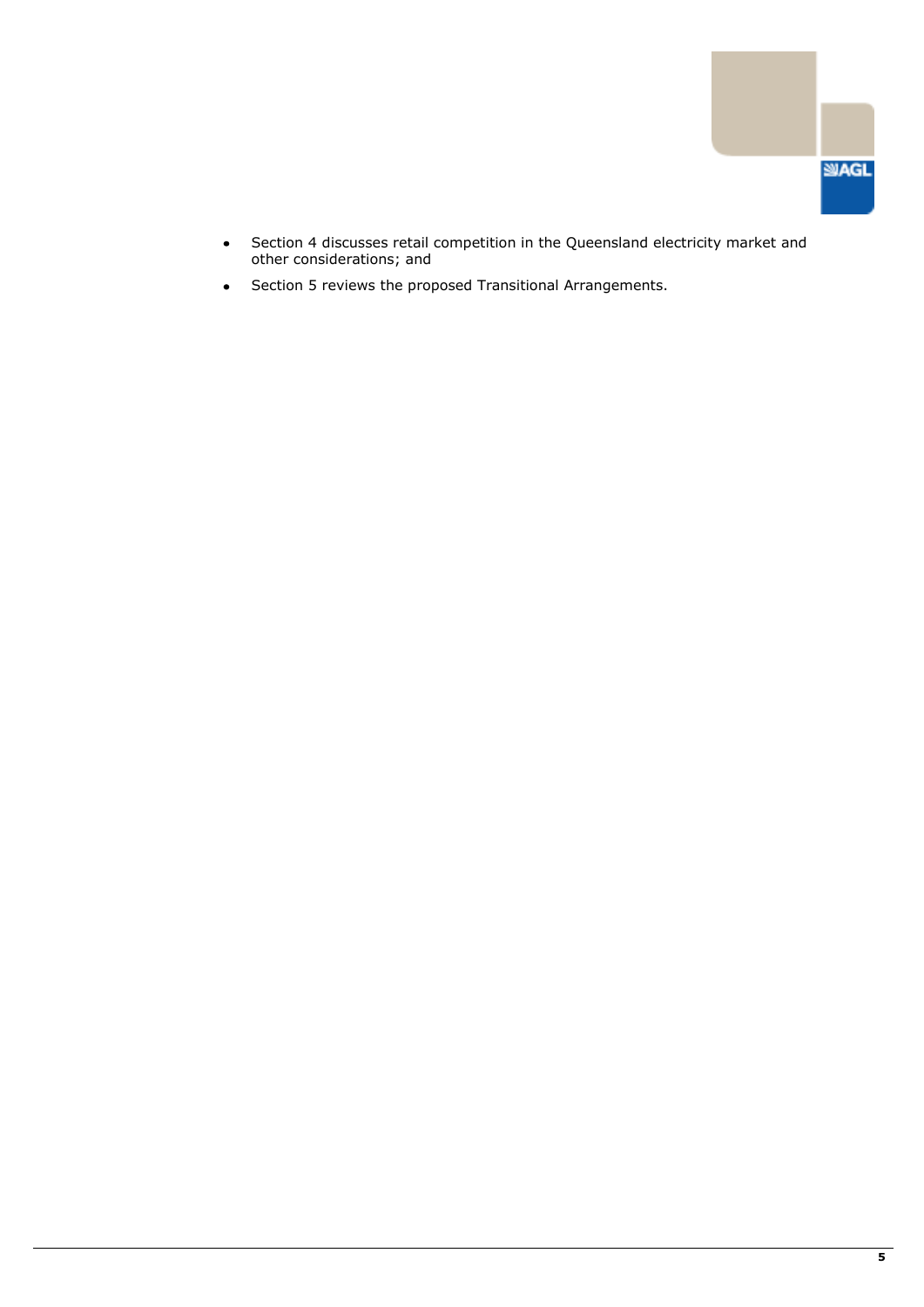# **SIAGL**

# <span id="page-7-0"></span>2 Energy Costs

# <span id="page-7-1"></span>**2.1 Introduction**

-

#### **2.1.1 General comments**

In this section AGL has discussed issues related to the approach used to calculate the energy cost allowance by ACIL Tasman (*ACIL*). AGL has examined the data provided ACIL and while it is almost impossible for stakeholders to effectively replicate the modelling, AGL believes that the results of the ACIL modelling indicate that:

- 1) Forecasts of Queensland system peak demand and Energex NSLP peak demand levels have been suppressed;
- 2) ACIL's forecast of pool price does not have credible levels of volatility the pool price trace is so benign that it does not have any resemblance to historical outcomes; and
- 3) ACIL has underestimated the impact that lower peak demand and price volatility has on retailer average cost in times of unhedged load i.e. the impact of AGL's first two concerns.

These elements of the modelling should be re-calculated. AGL believe that if these factors were modelled appropriately ACIL's WEC would provide a reasonable benchmark based upon the 95% percentile WEC, in particular because the forecast distribution of the Energex NSLP underestimates retailers' potential exposure to volatile pool prices.

The current distribution of results does not reflect the WEC that a retailer would face under 1 in 20 year pool price or load exposure conditions. In reality, if a retailer forecast a '1 in 20' peak in the same way ACIL have done, its exposure to high price and high demand events would likely cause significant financial loss to the retailer. For example, in Section 2.4 AGL highlights what could be considered the conservative cost of a retailer underestimating the level of unhedged load i.e. total annual cost  $\sim$ \$12 million. The reason this is not reflected in the results derived from the ACIL modelling is because ACIL have forecast unrealistically low levels of peak demand – ie ACIL have assumed away the actual risk a retailer would face in forecasting unrealistically low levels of demand. In other words, ACIL have concentrated their efforts on modelling a multitude of demand outcomes which in fact don't include the type of demand events that retailers hedging strategies are focussed on mitigating.

AGL notes that it does not disagree per se with the hedging strategy applied. The hedging strategy itself is capable of representing a hedging strategy a prudent retailer might adopt. If ACIL appropriately forecast the peak NSLP demand, and model realistic levels of volatility, then AGL agrees that the hedging strategy applied would establish a realistic level of cost and risk.

While AGL acknowledges that the QCA and ACIL are committed to a purely market based approach, AGL notes that this has been done on the basis the QCA have assumed that it will capture the costs borne by a retailer in 2013-14. The QCA state:

*The Authority…… maintains its view that a market-based approach should provide the best estimate of the costs that retailers will incur in the year ahead.<sup>2</sup>*

<sup>2</sup> QCA, Draft Determination, Regulated Retail Electricity Prices 2013-14, February 2013. pp 23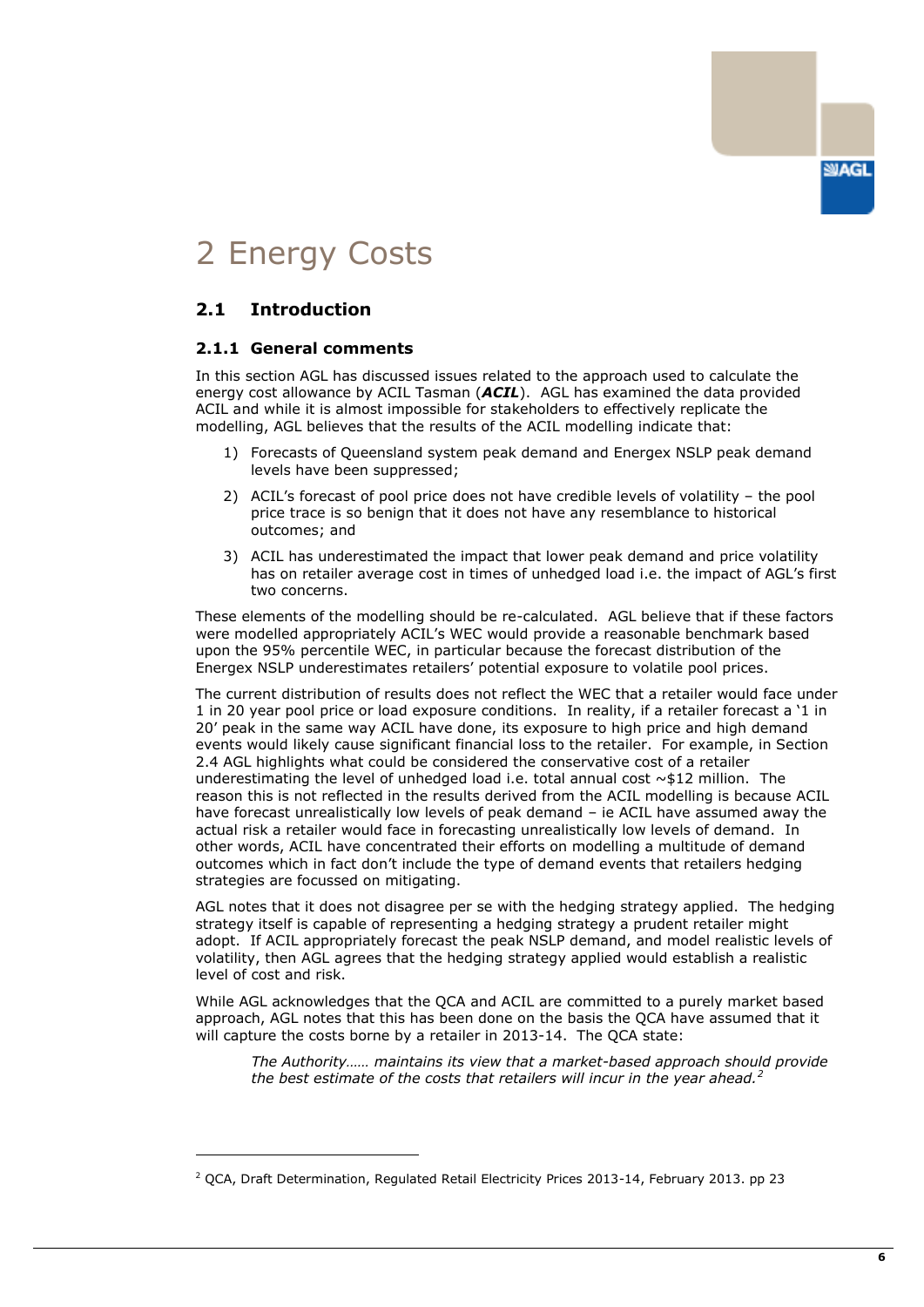

AGL is of the view that due to the flaws identified in this submission, the modelling underpinning the ACIL Draft Report in no way reflects the "best estimate" of the costs that a retailer would likely incur in 2013-14.

#### **2.1.2 Lack of transparency in modelling data and approach**

As detailed further below, AGL is not only concerned with obvious flaws in the modelled results, but is also concerned with the low level of transparency in the process followed by ACIL.

AGL notes in this respect that:

- The Draft ACIL Report did not provide data on the Queensland system demand levels used in the Draft Determination. This data was subsequently provided as part of the additional data released on 19-20 March 2013 and has highlighted a number of potential issues in ACIL's modelling. This failure by ACIL to provide stakeholders with sufficient data has been the subject of submission and complaint by a number of stakeholders in a number of previous Determinations, including the 2011-12 Determination process;
- In respect of the subset of data that was provided in the ACIL Draft Report, AGL learned upon the release of the additional data on 19-20 March that the forecast NSLP maximum demands in the ACIL Draft Report were incorrect, and that the actual demands used in calculating the WEC are even lower. AGL understand that Figure 2 in the ACIL Draft Report represents the demands that would be obtained if they used the AEMO 'Medium Growth' scenario, when they had used the demands obtained in the 'Low Growth' scenario in calculating the WEC; and
- AGL notes that the demands published in the ACIL Draft Report were the demands discussed at some length in the Workshop on 7 March 2013. At that Workshop a number of retailers all commented on the fact the demands were far too low. At no point did ACIL make clear that the demands actually used to calculate the WEC were in fact *even lower* than those published in the ACIL Draft Report.

Given these circumstances, AGL believes it is reasonable for stakeholders to remain deeply concerned by the lack of disclosure by ACIL of the modelled data, which precludes any real independent checking of the results obtained. This concern has naturally been exacerbated by the recent admission by ACIL of the mistake in relation to the demand data provided.

AGL wishes to acknowledge that, notwithstanding the failure to alert stakeholders to the mistake in the data in the Draft ACIL Report, ACIL did seek to engage with stakeholders in a constructive and useful way at the Workshop. AGL was also pleased to hear from ACIL that they wanted to ensure that retailer concerns with the modelling would be addressed in the Final Determination. To that end, AGL indicated to the QCA that it would seek a meeting with ACIL after making this submission in order to advance these matters further. AGL looks forward to meeting with ACIL and the QCA in the near future.

# <span id="page-8-0"></span>**2.2 Peak demand forecasts**

AGL is firmly of the view that the Energex NSLP peak demands modelled and used by ACIL (*ACIL NSLP peak demand*) in the calculation of the WEC are far too low to be considered a realistic representation of the distribution of demand outcomes a retailer needs to hedge against - and certainly bear no resemblance to a '1 in 20 year' maximum peak demand level to which a retailer may be exposed.

AGL believes there are several flaws in the modelling which clearly demonstrate this:

The Queensland system peak demand modelled by ACIL (*ACIL QLD peak demand*), and used as a basis for deriving the ACIL NSLP peak demand does not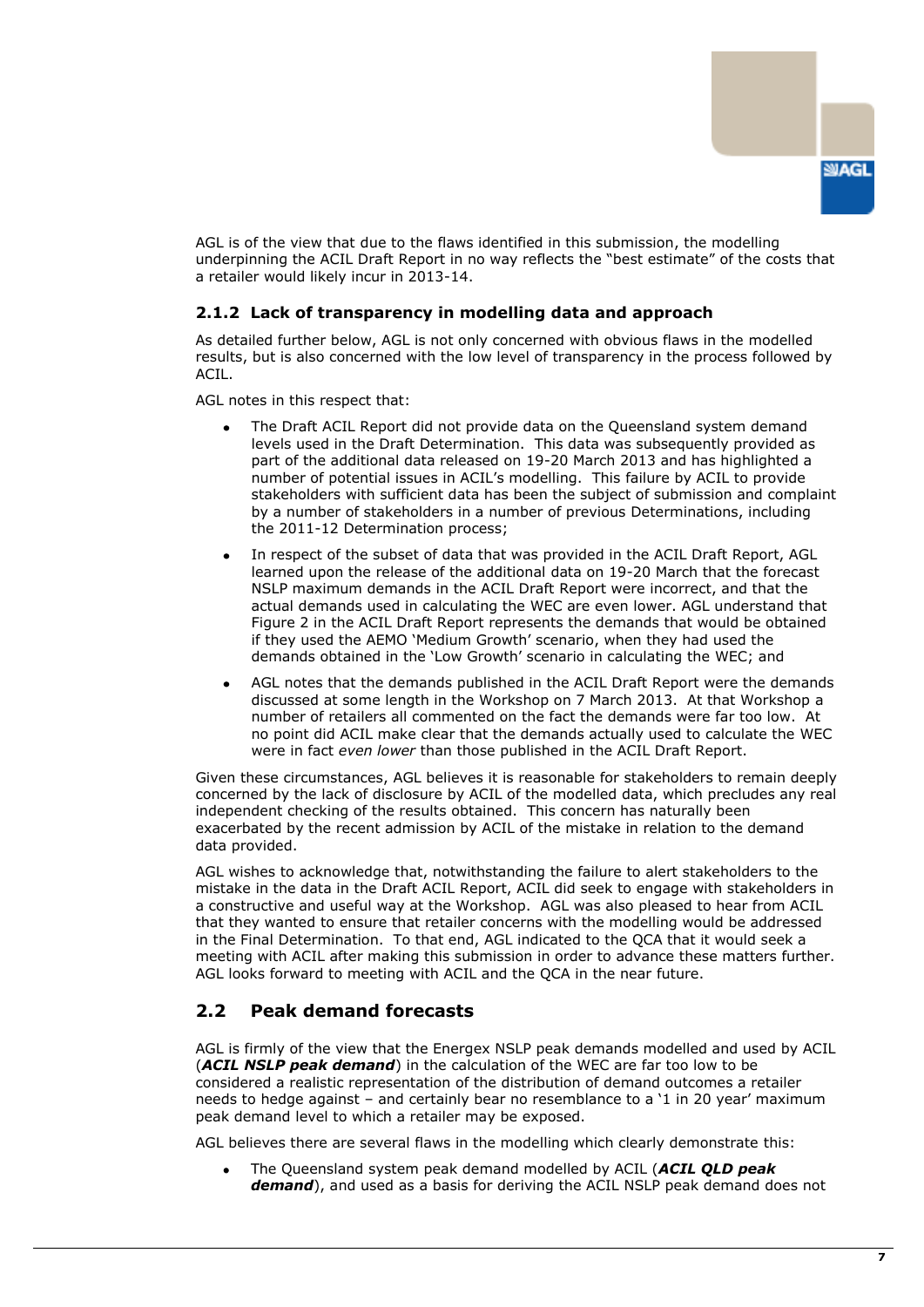

align with the AEMO forecasts – the peak demands derived by ACIL are inexplicably lower than those forecast by AEMO;

- The ACIL NSLP peak demands do not accord with AGL's observations of historical NSLP peak demand - ACIL's approach implies that they considered a '1 in 20 year' peak demand (ie a 5% PoE), and yet the absolute maximum peak demand forecast is in fact lower than the NSLP peak demand in 2009-10. The reasons forwarded by ACIL as to why these historical demands cannot be considered instructive do not withstand sensible analysis;
- The distribution of ACIL NSLP peak demands modelled in the 42 scenarios is unduly negatively skewed, and despite ACIL suggesting that the modelling was capturing a 5% PoE year, the model appears capped at the (inexplicably low) 10% PoE. This results in 6 of the 42 scenarios having the same maximum demand, and there being only  $\sim$  5MW difference between the 'top' 12 scenarios; and
- The demand traces have been developed using actual demand data from the last 3 years, notwithstanding that the past three years have been characterised by mild weather. The relevance of this is that the narrow sample of demand levels restricts the flex in the NSLP demand because of the limited variability of demand outcomes over the three mild weather years. The result is that even after the loads are scaled to 2013-14 levels, the flex we would expect to see in a distribution intended to reflect more extreme weather and demand conditions is not there.

#### **2.2.1 Queensland system peak demand**

-

The ACIL QLD peak demand is a critical part of the WEC modelling approach because:

- ACIL derive the Energex NSLP peak demand by reference to their forecast Queensland system peak demand forecasts; and
- ACIL QLD peak demand is a key input into pool price modelling (see Section 2.3).  $\bullet$

The ACIL Draft Report describes the approach used to scale the maximum annual peak demands to the AEMO 2013-14 summer demand forecasts:

*"The maximum of the annual peak demands from the 42 simulated load traces is scaled to match the 10% POE summer demand forecasts in each region. Similarly, the median of the annual peak demands from the 42 simulated load traces is scaled to the 50% POE summer demand forecasts in each region. And, the minimum of the annual peak demands from the 42 simulated load traces is scaled to the 90% POE summer demand forecasts in each region."<sup>3</sup>*

On this basis, AGL would expect to see the ACIL 10% PoE peak demand reflecting the AEMO 2013-14 10% PoE peak demand, and the absolute maximum demand modelled by ACIL exceeding the AEMO 10% PoE demand, as the final WEC is purported to be at the 5% PoE of the WEC distribution i.e. would be expected to align with a 5% PoE demand.

However, AGL is concerned that the ACIL QLD peak demand data used in modelling the distribution of WEC allowances does not align with the AEMO forecasts. The QCA only recently released additional data on their website which included "Peak demand – Queensland (MW)". Figure 1 below shows a comparison of Queensland system demand from AEMO's (Low scenario) forecast with the ACIL QLD peak demand in the Draft Report.

 $3$  ACIL Tasman, Estimated energy costs for 2013-14 retail tariffs, Prepared for the Queensland Competition Authority, February 2013. pp 32.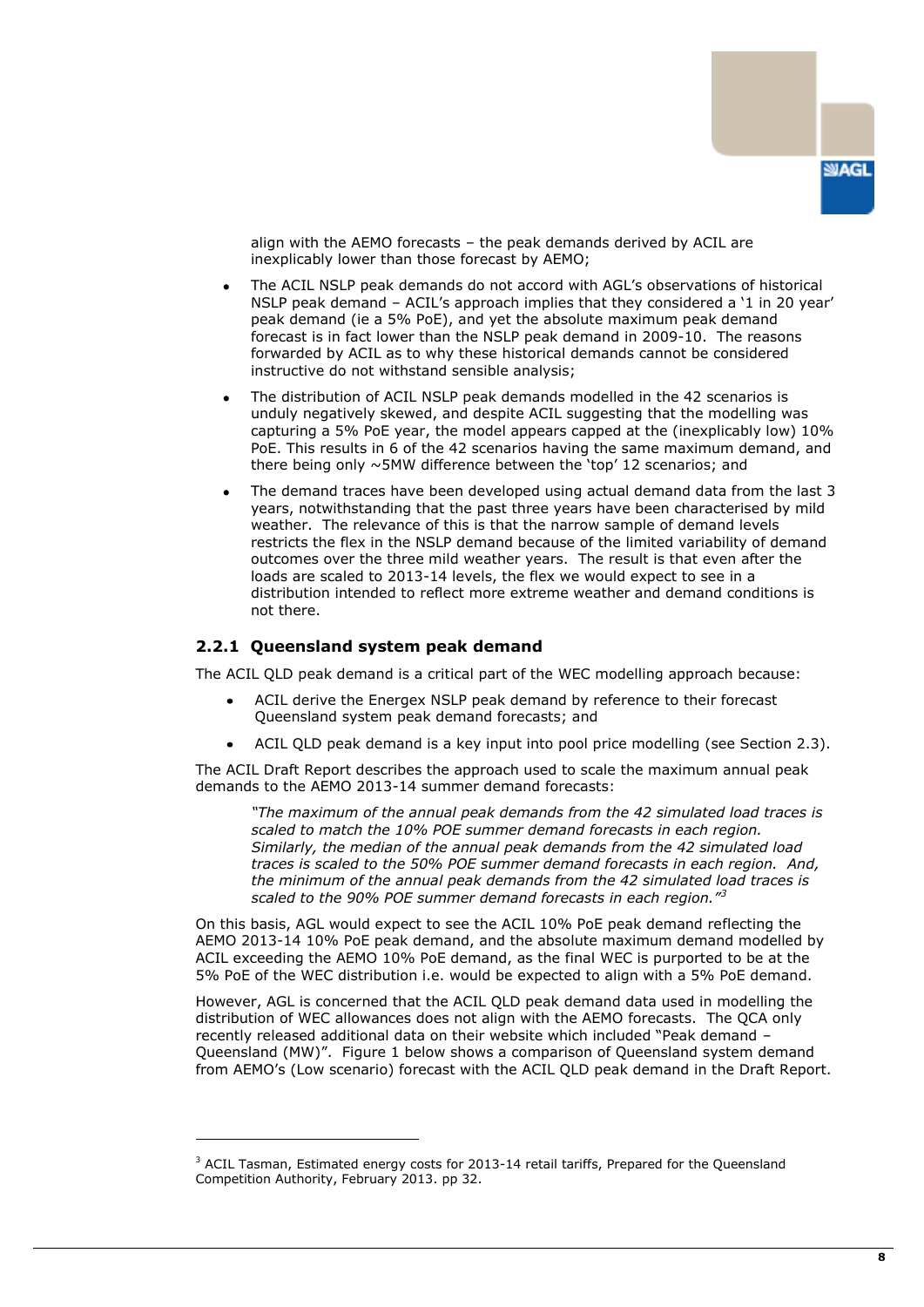



#### **Figure 1 – QLD system peak demand: AEMO (Low scenario) vs. ACIL QLD peak demand**

\*AEMO, National Electricity Forecasting Report (NEFR) 2012, Table 5-3 — Summer maximum demand forecasts for Queensland (MW)

The results highlighted in Figure 1 show that:

- ACIL's 90% PoE forecast is higher than the corresponding 2013-14 AEMO forecast;
- ACIL's 50% PoE forecast is similar to the corresponding 2013-14 AEMO forecast; but
- ACIL's 10% PoE forecast is well below the corresponding 2013-14 AEMO forecast and in line with 2012-13.

It is unclear to AGL whether this is an error or whether ACIL have intentionally forecast system peak demands lower than the AEMO 'Low growth' forecast. If this is intentional there has been no reasonable justification provided by ACIL for using this approach, and AGL can think of no reason why these peak demands differ so markedly from AEMO's.

AGL suggests that these results bring into question the ability of the scaling approach used by ACIL to provide a forecast of Queensland system demand which aligns with the AEMO forecasts of peak demand. It also calls into question the credibility of the ACIL NSLP peak demand (which is derived from this modelled system demand) and the pool price trace which is also derived from the QLD system demand.

#### **2.2.2 Energex NSLP peak demand level**

The results in ACIL's Draft Report confirm AGL's concerns that the level and distribution of the peak demand levels, in particular for the Energex NSLP, are not representative of what AGL would expect to see as representative of a set of forecast scenarios intended to capture a '1 in 20 year' or 5% PoE year.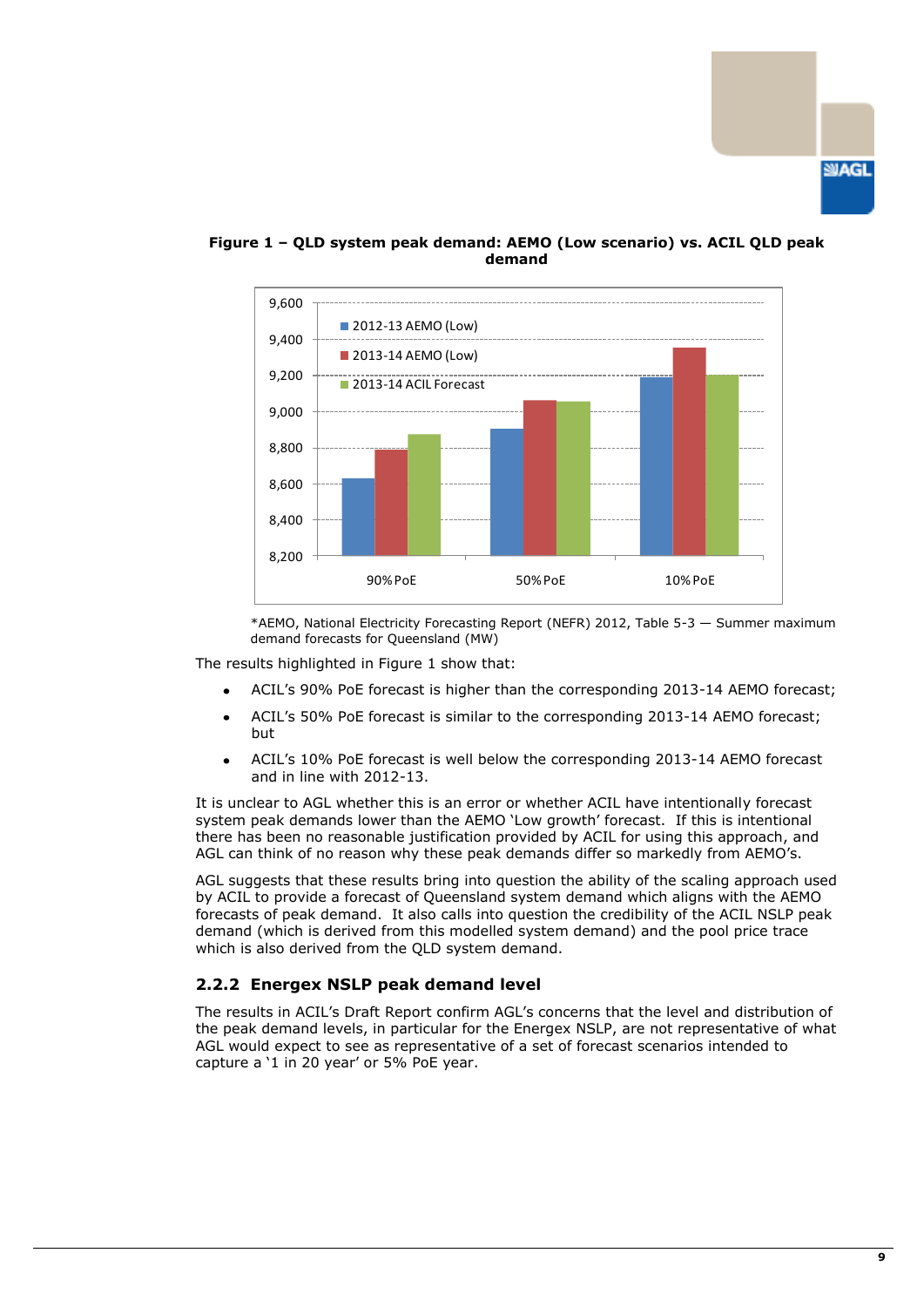

#### **ACIL's Energex NSLP peak demand data**

Based on observations of historical outcomes, AGL would expect to see the ACIL NSLP peak demand growing at a greater proportional rate to the peak demand in the Queensland system demand forecast by AEMO, for reasons which include:

- Historically, the growth in the NSLP peak against the average demand has been higher that the growth in the Queensland system peak against the system average; and
- ACIL are seeking to model a 5% PoE year, rather than a 10% PoE year modelled by AEMO.

The modelled results provided in the ACIL Draft Report do not accord with these observations of historical outcomes. AGL highlighted these issues at the Workshop held on 7 March 2013 and ACIL specifically noted that they would welcome input from retailers on this issue.

On 19-20 March 2013 the QCA released additional data on their website which included "Peak demand - Energex NSLP (MW)". Following the release of this data AGL highlighted to the QCA that the Energex NSLP peak demand data provided did not appear to match data presented in the ACIL Draft Report, in particular the distribution of Energex NSLP peak demands described by ACIL in its Figure 2 (page 15). The QCA and ACIL subsequently confirmed that the Energex NSLP peak demand levels in Figure 2 represent demand levels scaled to the AEMO 'Medium growth' scenario, whereas the peak demands in the additional data were based on the AEMO 'Low Growth' scenario, and that the 'Low Growth' demands were those that ACIL had used in calculating the WEC.

AGL was already concerned that the demand levels in Figure 2 of the ACIL Draft Report did not represent a realistic distribution of the likely peak demand outcomes for the Energex NSLP. AGL is therefore taken aback by the even lower peak demand levels that ACIL is actually suggesting be used as a basis for the calculation of the costs likely to be incurred by a retailer in 2013-14 in hedging against a 5% POE year. Figure 2 below shows the reduction in the Energex NSLP peak demand level in the additional data from that published in the Draft Report. In AGL's view this is not a credible forecast of the distribution of peak demand levels that a retailer could be exposed to in 2013-14.



#### **Figure 2–ACIL Energex NSLP Peak Demand Reduction**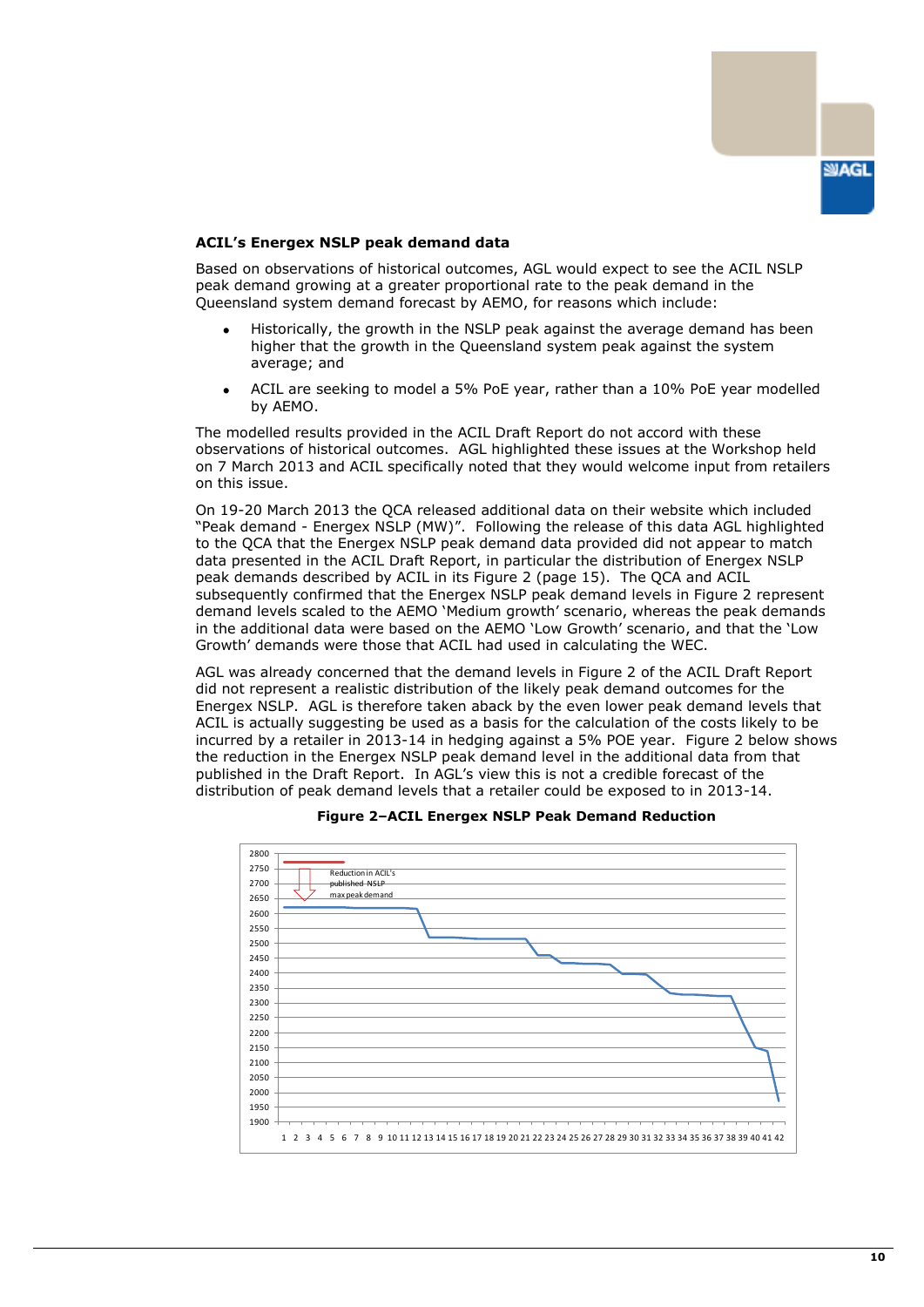

#### **QLD system peak demand & Energex NSLP peak demand growth**

Table 1 below shows a simple comparison of the actual QLD system peak demand in 2009- 10 with the AEMO forecast QLD system peak demand (Low scenario) in 2013-14. It also shows the actual Energex NSLP peak demand in 2009-10 along with ACIL's forecast Energex NSLP peak demand in 2013-14 using the maximum of the 42 scenarios that represent the impact of historical weather variation on the NSLP.

|         | <b>Queensland system</b><br>peak demand (MW) | <b>ACIL Energex NSLP</b><br><b>Peak Demand (MW)</b> |
|---------|----------------------------------------------|-----------------------------------------------------|
| 2009-10 | $8.931*$                                     | 2,785                                               |
| 2013-14 | 9,355 (Low)                                  | 2,620 (Low)                                         |

#### **Table 1 – QLD system peak demand vs. Energex NSLP peak demand**

\*AGL note that the ESOO 2012 FY10 actual QLD regional demand is quoted as 9,061 MW

The AEMO QLD system forecast (using the Low scenario) in 2013-14 represents an increase of ~400MW from the actual 2009-10 QLD system demand. As noted above, AGL would expect to see, at least, a proportionally corresponding increase in the Energex NSLP peak demand from 2009-10 to the 2013-14 forecast, particularly in respect of a 5% PoE forecast based on ACIL's 42 years of weather variation.

Instead, ACIL is suggesting that the NSLP peak demand level, corresponding to the 95th percentile (i.e. this demand level should equate to a 1 in 20 year demand and the costs faced by a retailer in that scenario) is **lower** than actual peak demand in 2009-10, and only 2% higher than the average peak demands for the period 2007-08 to 2011-12 (2,560 MW)<sup>4</sup>. As discussed further below, ACIL cannot adequately explain this lack of alignment.

#### **Variation in historic Energex NSLP peak demand**

-

In its submission to the Consultation Paper, AGL questioned the credibility of the ACIL load forecasts, given that the ACIL NSLP forecast was going to be scaled to the QLD system demand forecast. AGL pointed out that over the last 5 years the Energex NSLP peak demands exhibited a greater level of variation from the average than QLD system peak demands over the same period. AGL calculated that between 2008 and 2012 the NSLP maximum peak demand varied by 9% from the average while the QLD system maximum peak demand varied by 3% from the average. This suggested that ACIL had not accurately forecast the peakiness of the NSLP.

ACIL argued that this was not a valid comparison ―*since the state of the economy and*  underlying structure of the NSLP load is different for each year<sup>"5</sup>. ACIL have sought to use the change in the Energex NSLP load duration curve from 2009-10 to 2011-12 as evidence that because the overall demand level is lower in 2011-12 then it could be assumed that the 2009-10 peak demand would have been lower by taking into account 2011-12 economic conditions and solar PV. ACIL have sought to 'remove' 200MW of demand from the historical NSLP peak to demonstrate that if this adjustment were made, then the historical difference between the (adjusted) NSLP and the Queensland system load are similar to those they have forecast.

<sup>4</sup> On page 12 on the ACIL Draft Report the average Energex NSLP peak demand for the period 2007-08 to 2011-12 is quoted as 2,650 MW. AGL calculate the average over this period to be 2,560 MW.

<sup>5</sup> ACIL Tasman, Estimated energy costs for 2013-14 retail tariffs. Prepared for the Queensland Competition Authority, February 2013. Page 12.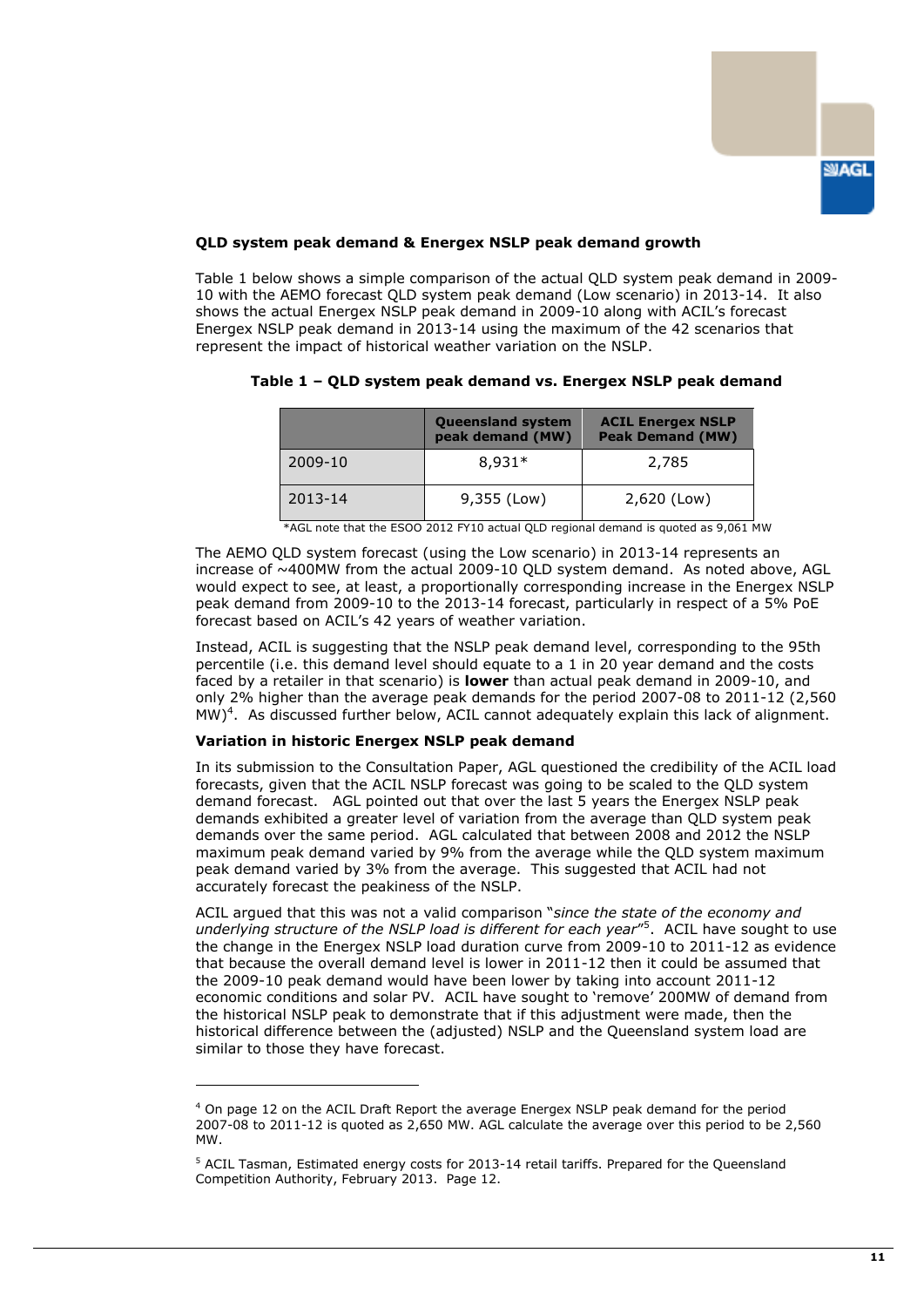

AGL disagrees with this analysis for two reasons:

- ACIL appear to be suggesting that due to the combined effect of the 'state of the economy' and the impact of solar PV:
	- o The NSLP will not be as peaky as in the past; and
	- $\circ$  The maximum NSLP demand will not grow at the same rate relative to the system demand as observed in historical demands.

AGL does not agree that either of these factors, either alone or in combination, will have this effect. AGL consider that the impact of reduced economic activity could increase the relative peakiness of the NSLP and system peak demands due to a reduction in overall energy consumption whilst the temperature-related peak demand (i.e. air-conditioning load) remains in line with historical levels.

The calculation that ACIL have conducted to prove their point is flawed, as it neglects to remove the same load from the historical Queensland system load. Once this calculation is performed properly, it again shows that the variation that should exist between the maximum and average peak demands.

#### *1) Impact of economic activity*

AGL is of the view that any change in Queensland load attributable to the state of the Queensland economy will be reflected as much, if not more, in the whole Queensland system load than the NSLP.

The NSLP is a component of the Queensland system load, with the residual being primarily the 'large customer' commercial and industrial load. AGL would anticipate that any downturn in economic activity will be felt most keenly in this commercial and industrial sector. In contrast, AGL understands the primary driver of the maximum NSLP demand to be the air-conditioning load, which switches on in hot weather. AGL does not believe that economic conditions will impact small customer usage in the same way it will impact commercial and industrial usage.

Therefore, it seems sensible to assume that if a downturn in economic activity is changing the shape of the Queensland load, it will be seen most clearly in the entire Queensland load, and less noticeably in the NSLP. On this basis, AGL would expect to see an even greater variability between the load factors of these loads, not a narrowing.

#### *2) Impact of solar PV exports*

In regards to solar PV penetration, the QCA's recent Draft Report: *Estimating a Fair and Reasonable Solar Feed-in tariff for Queensland* highlighted that solar PV penetration has a limited impact on Energex's NSLP peak demand.

To confirm this, Figure 3 below shows the Energex NSLP shape of the day in which its annual peak demand occurred over the last 5 years and the typical percentage of solar generation over a day in Queensland published by AEMO. Clearly, with the NSLP peak demand occurring around 7.30pm over the last 4 years, the penetration of solar PV could not be having the impact on peak demand that would justify any significant reduction in the NSLP peak demand levels as a result of solar PV exports.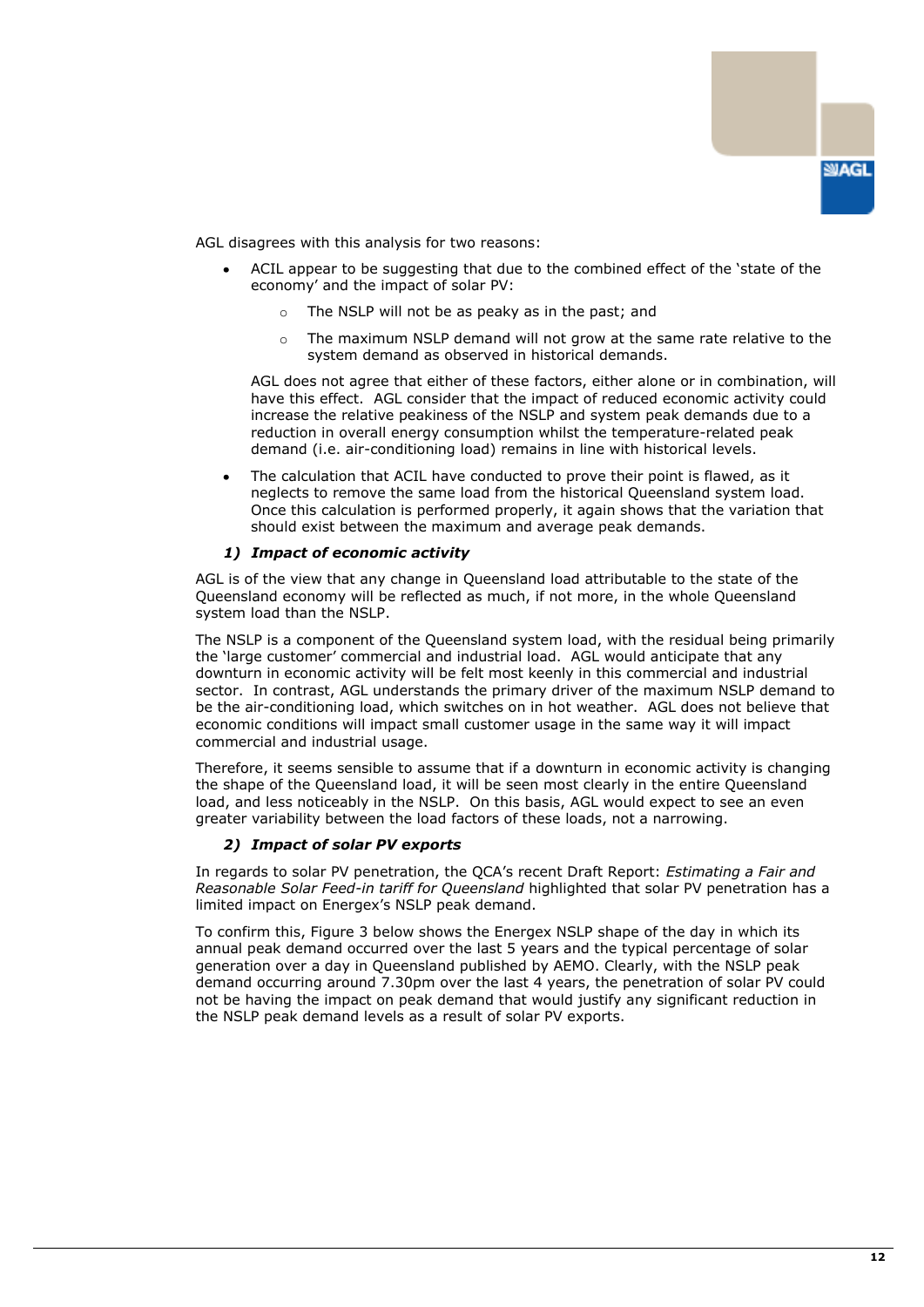

#### **Figure 3 - PV Exports and Peak Demand**

In light of the AEMO forecast growth of Queensland system peak demand, a lack of evidence for any structural change in the economy reducing NSLP peak demand and the limited impact of solar PV on NSLP peak demand, AGL remains of the view that ACIL has underestimated the absolute level of Energex NSLP peak demand in 2013-14 that a retailer would be exposed to under in a 1 in 20 year.

#### *Calculation of historical variations do not accord with ACIL forecasts*

Even if it could be suggested that the impact of both of these factors were to be lowering the NSLP maximum demand relative to the system demand, ACIL have neglected to consider the impact the removal of that demand on the Queensland system load shape.

ACIL has stated that the peak demand in 2009-10 would have been 200 MW lower under current economic conditions and solar PV penetration levels so the variability between maximum and average demand would have only been 1 per cent and not 9 per cent as suggested by AGL.<sup>6</sup> This calculation is shown in the first column of Table 2.

ACIL's presentation of this result in the Draft Report ignores the fact that if this approach was a credible way to estimate the impact of underlying conditions, such as the state of the economy and uptake of solar PV, then it should equally apply to the QLD system peak demand.

AGL has performed this calculation in the second column of Table 2 below.

-

 $6$  Ibid. pp 12.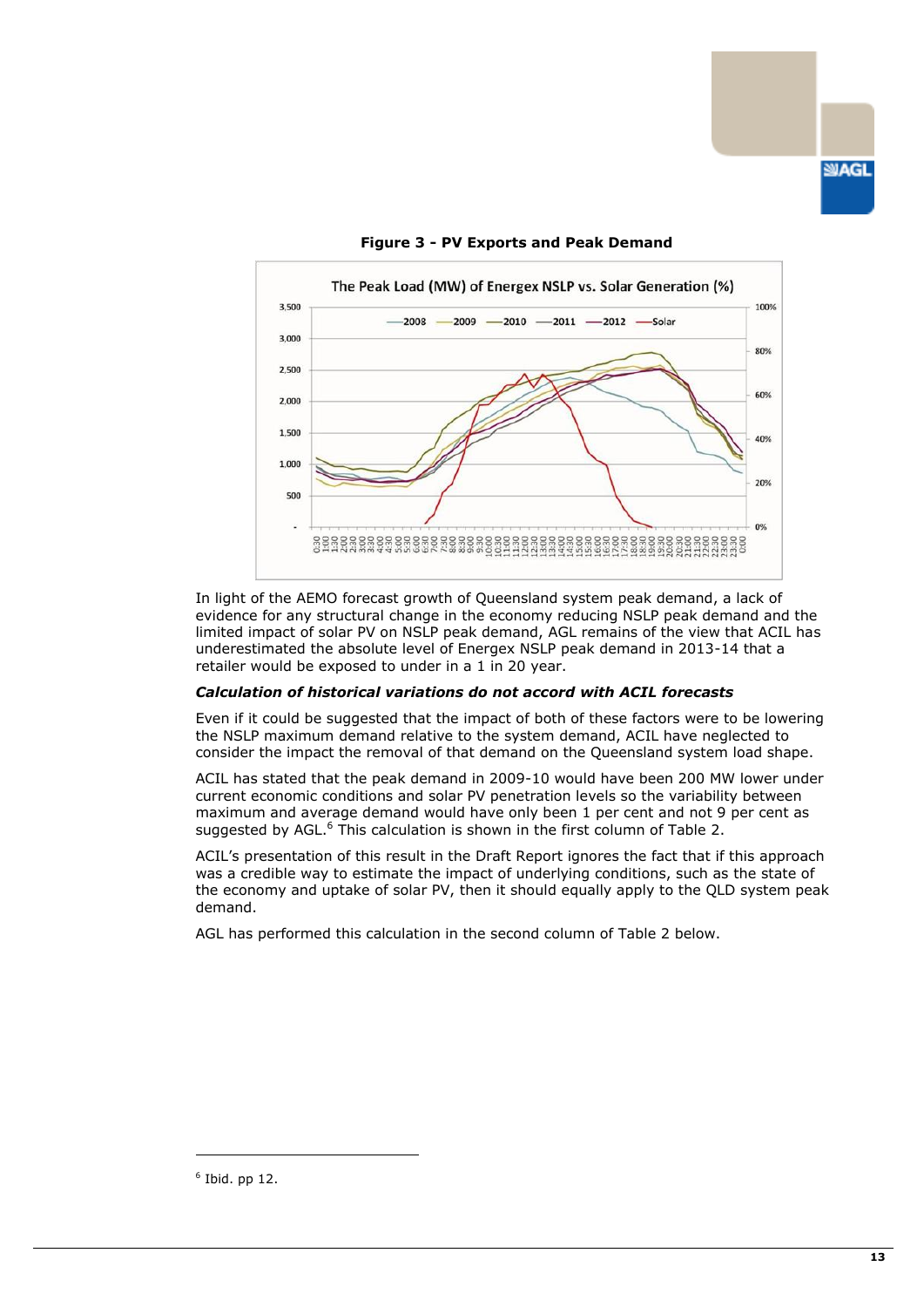

|                                          | 2007-08 to 2011-12                        |                                  |  |
|------------------------------------------|-------------------------------------------|----------------------------------|--|
| <b>MW</b>                                | <b>Energex NSLP</b><br><b>Peak Demand</b> | <b>AEMO - QLD</b><br>peak demand |  |
| Average                                  | 2560                                      | 8658                             |  |
| Maximum                                  | 2785                                      | 8931                             |  |
| Actual variation<br>(Maximum – Average)  | $225(\sim9\%)$                            | 273 (3%)                         |  |
| Demand Removal<br>(excl top 10% demands) | 200                                       | 207                              |  |
| <b>Adjusted Variation</b>                | $25(\sim1\%)$                             | $66(0.8\%)$                      |  |

#### **Table 2 –Adjustment of QLD system and Energex NSLP peak demands (2007-08 to 2011-12)**

Using ACIL's approach, the adjusted variation in the QLD system peak demand accounting for changes in the economy and solar PV is 0.8 per cent. This variation is significantly less than the level of variation in the AEMO forecast 2013-14 QLD system peak demand i.e. difference between the 10% PoE and 50% PoE peak demands is 293 MW or  $\sim$ 3% variation on 50% PoE peak demand. The failure of ACIL's approach lies in the fact that a load duration curve, unlike a time series, loses the time stamp of the load taking place. By simply comparing two loads of different years and ignoring the season, the day type and the time of a day when the load occurs it is impossible to draw any conclusions as to what specific factor is causing this difference between the two load duration curves.

The difference ACIL QLD peak demand variation and the AEMO peak demand variation highlights the flaws in ACIL's attempt to justify a lower amount of flexibility in the forecast NSLP peak demand.

#### **2.2.3 Distribution of NSLP peak demands for 42 simulated demand sets**

AGL is further persuaded there are errors in the ACIL modelled results by an analysis of the distribution of maximum demands in the 42 scenarios. It seems apparent that ACIL's scaling of the Energex NSLP peak demands results in a distribution which is not representative of what a retailer would likely be exposed to under the range of weather outcomes considered.

As is evident from Figure 2 on page 15 of the ACIL Draft Report (and replicated in Figure 3 of this report) the ACIL modelling has a 'cap' in the demand. It is not clear whether the model is seeking to cap this at a 10% PoE or a 5% PoE year (AGL notes that the system demand is capped at a 10% PoE).

Critically this approach does not reflect the fact that a retailer's risk management approach is focussed on hedging for high impact-low probability events (ie. 1 in 20 year events). Effectively capping the peak demand levels below the absolute peak and having a negatively skewed distribution of NSLP peak demands appears at odds with ACIL's approach of choosing a WEC at the 95<sup>th</sup> percentile to account for a retailers risk approach.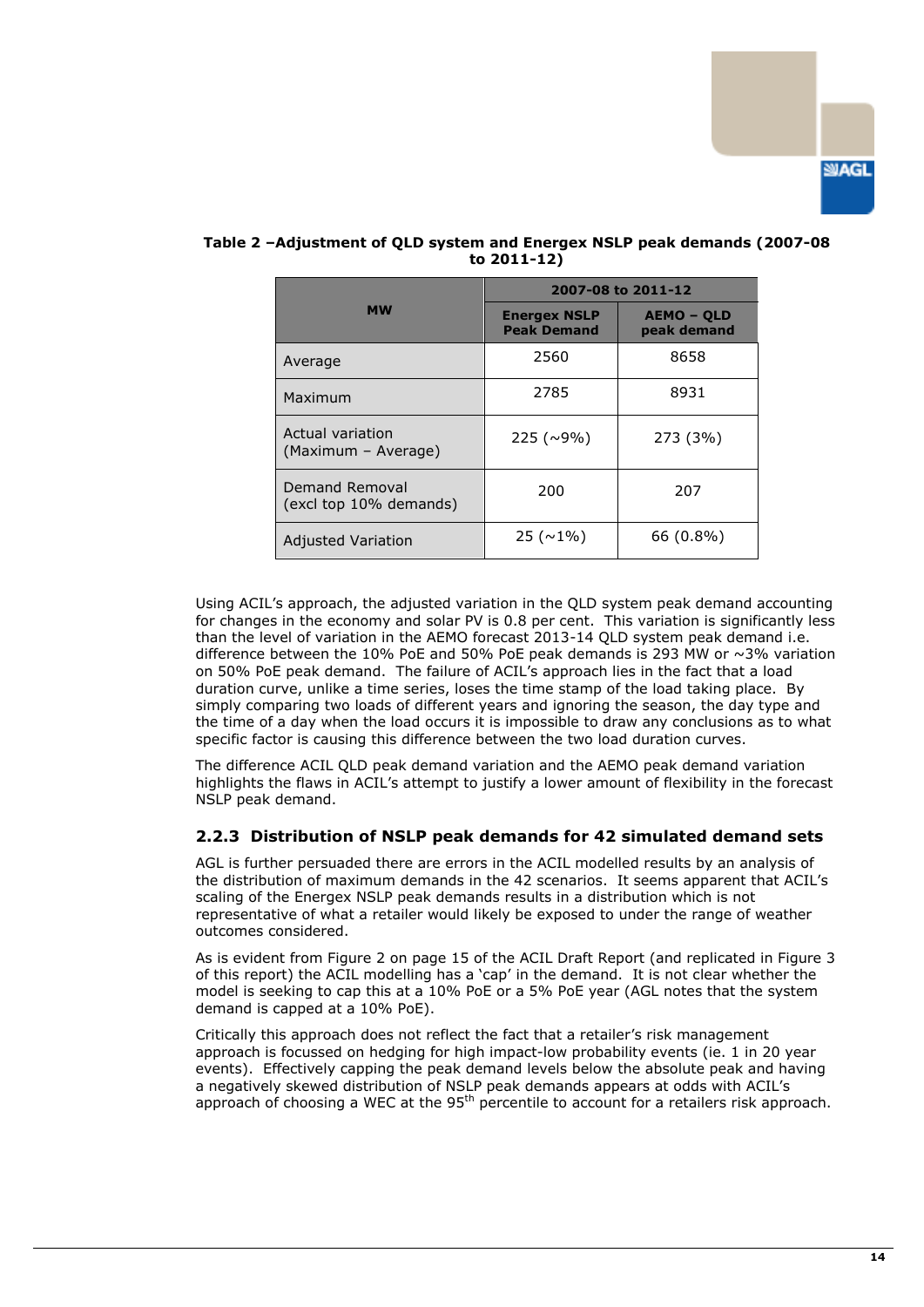

On the following page Figure 4 and Figure 5 show a comparison of ACIL's Energex NSLP demand data presented to stakeholders:

- Figure 4 is an extract of Figure 2 from the ACIL Draft Report which shows the distribution for the 2013-14 Energex NSLP annual peak demands for the 42 simulated data sets; and
- Figure 5 shows the distribution of 2013-14 Energex NSLP annual peak demands for the 42 simulated data sets provided by the QCA as part of additional data released on their website on 19-20 March 2013. AGL understand that these peak demands have been scaled based on the AEMO 'Low Growth' scenario and it is these peak demand levels that have been used to determine the WEC.

The comparison seeks to demonstrate that AGL's concerns regarding the quantum and distribution of the peak demand levels have increased since the initial release of the Draft Determination and the Workshop in early March 2013. The comparison highlights:

- The peak demand levels in the 'Low Growth' scenario (Figure 5) are significantly lower than in the 'Medium growth' scenario:
	- The median peak demand (Medium Growth) of 2,675 MW is greater than all peak demands in the 'Low Growth' set; and
	- o The median peak demand (Low Growth) of 2,487 MW is less than the majority of peak demands in the 'Medium Growth' set.
- Forecast demand levels in 4 out of the last 6 years are below the actual peak demand experienced;
- the maximum peak demand of 2,620 MW occurs in 6 out of 42 demand sets and the top 12 scenarios have a peak demand that varies by no more than 5MW from the maximum; and
- the peak demand range is 650MW and the median peak demand is 2,487 MW so only 20% of the variation occurs in the top 50% of the distribution and 80% in the bottom 50%.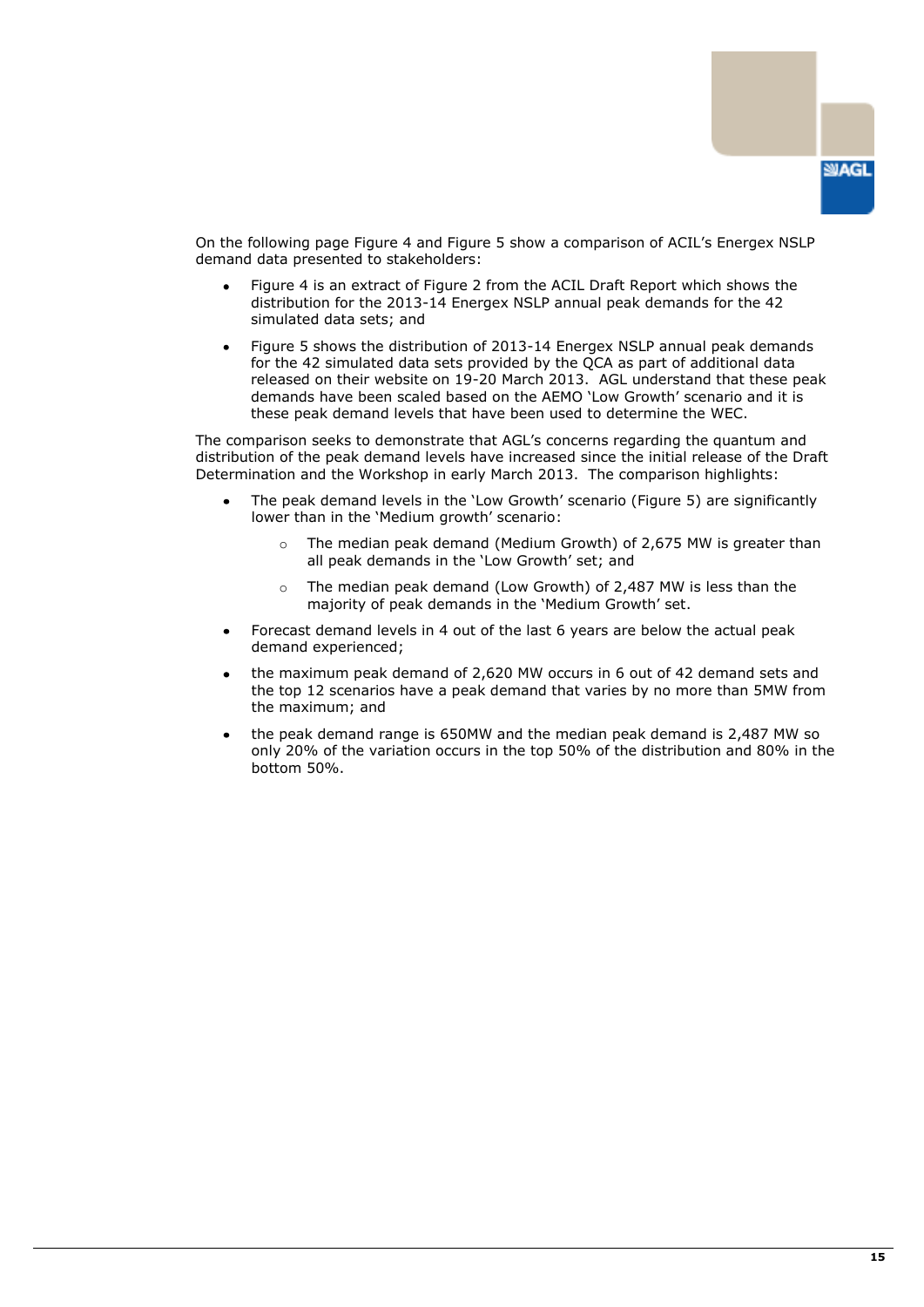

#### **Figure 3 - ACIL Energex NSLP Peak Demands 2013-14 (Scaled to AEMO 'Medium Growth')**

#### **Figure 4 - ACIL Energex NSLP Peak Demands 2013-14 (Scaled to AEMO 'Low Growth')**

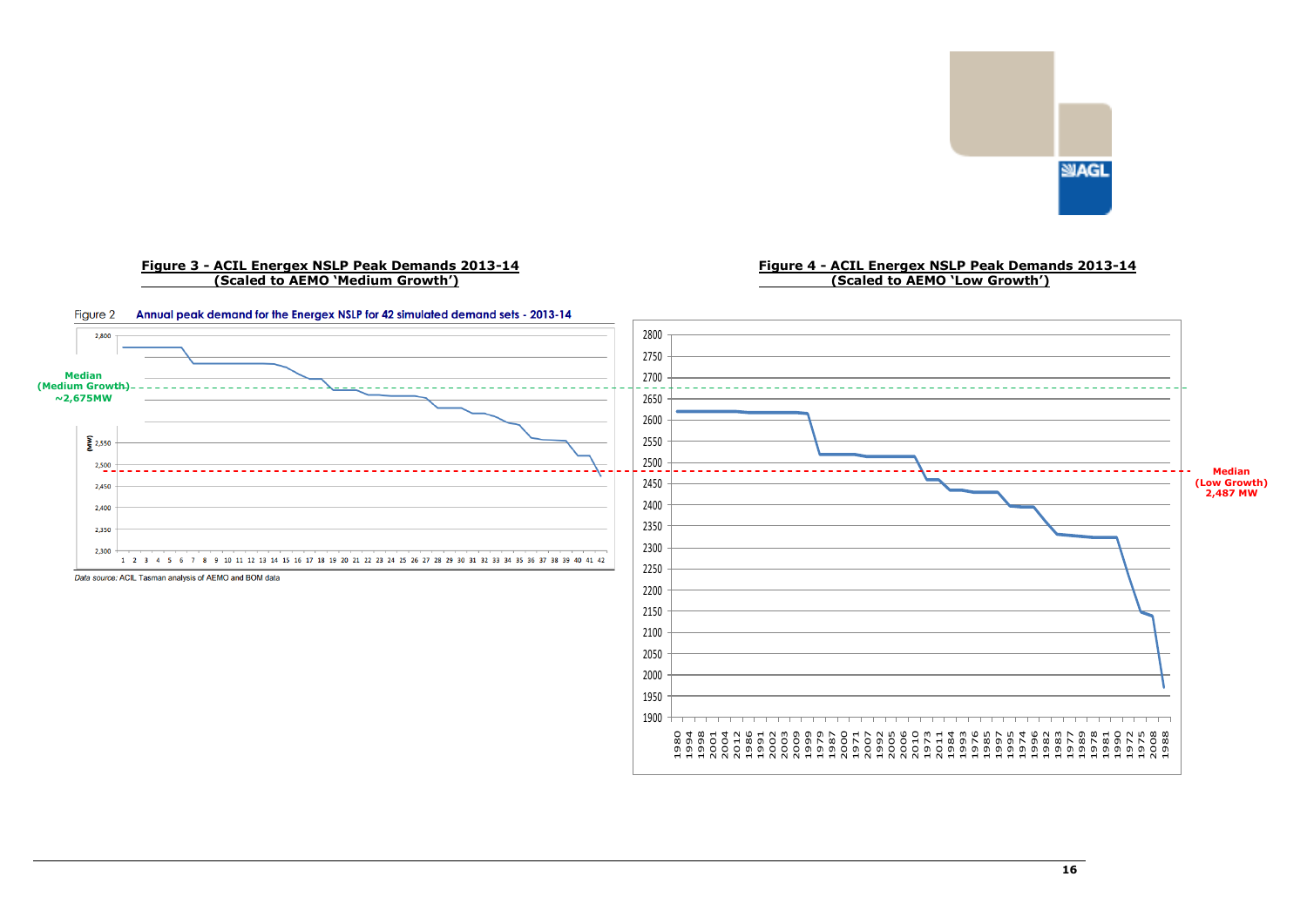

In order to highlight the fact that AGL do not believe that this distribution of 2013-14 Energex NSLP peak demands is appropriate, AGL has also undertaken a comparison of the distribution against Queensland system load and relevant historical weather data.

#### **1) Queensland system peak demand distribution**

Table 3 below compares the asymmetry of AEMO QLD system peak demand with that of the ACIL system and NSLP peak demands. The AEMO peak demands are positively skewed with a variation between 10% PoE and 50% PoE that is greater than the variation between 50% PoE and 90% PoE. This reflects AGL's expectation (based on historical data) that the distribution system peak demands would be symmetric, or if anything to show a 'tail' at the upper end (positively skewed).

| 2013-14         | <b>AEMO Queensland</b><br><b>Peak Demand</b><br>(Low Growth) | <b>ACIL Queensland</b><br><b>Peak Demand</b><br>(Low Growth) | <b>ACIL NSLP</b><br><b>Peak Demand</b><br>(Energex) |
|-----------------|--------------------------------------------------------------|--------------------------------------------------------------|-----------------------------------------------------|
| 10% PoE         | 9355                                                         | 9206                                                         | 2620                                                |
| 50% PoE         | 9063                                                         | 9058                                                         | 2487                                                |
| 90% PoE         | 8791                                                         | 8873                                                         | 2323                                                |
| 10-50 Variation | 292                                                          | 149                                                          | 133                                                 |
| 50-90 Variation | 272                                                          | 185                                                          | 164                                                 |
| <b>Skewness</b> | Positive                                                     | Negative                                                     | <b>Negative</b>                                     |

#### **Table 3 - AEMO QLD Peak Demand vs ACIL NSLP Peak Demand, 2013-14**

ACIL's modelled distribution of the QLD system and NSLP peak demands shows the opposite distribution characteristics to the QLD system peak demands: a distribution with a tail at the lower end, and (as observed above) a cap at the top end (negatively skewed). The diminishing variation at the high peak demand end contrasts with what AGL would expect to observe based on the AEMO forecast of Queensland region peak demands and on the historical weather distribution.

#### **2) Distribution of Brisbane maximum temperature**

This apparent anomaly can also be demonstrated when considering the actual weather data. Figure 6 below shows that the 42 years of annual maximum temperature data at Brisbane (Archerfield weather station) follows a positively skewed distribution. Given the strong correlation of peak demand with maximum temperature, even though they are not perfectly coincidental, it is logical to expect peak demands to be distributed in a similar pattern as maximum temperatures.

The contrast between the two data sets is significant. The distribution of the forecast NSLP peak demands has a long tail towards the lower end while the distribution of maximum temperatures is largely symmetrical.

AGL would expect that the forecast NSLP peak demands should be positively skewed as the retail load is much more responsive to weather conditions than the regional demand, as regional demand also has an industrial component. Furthermore, the distribution of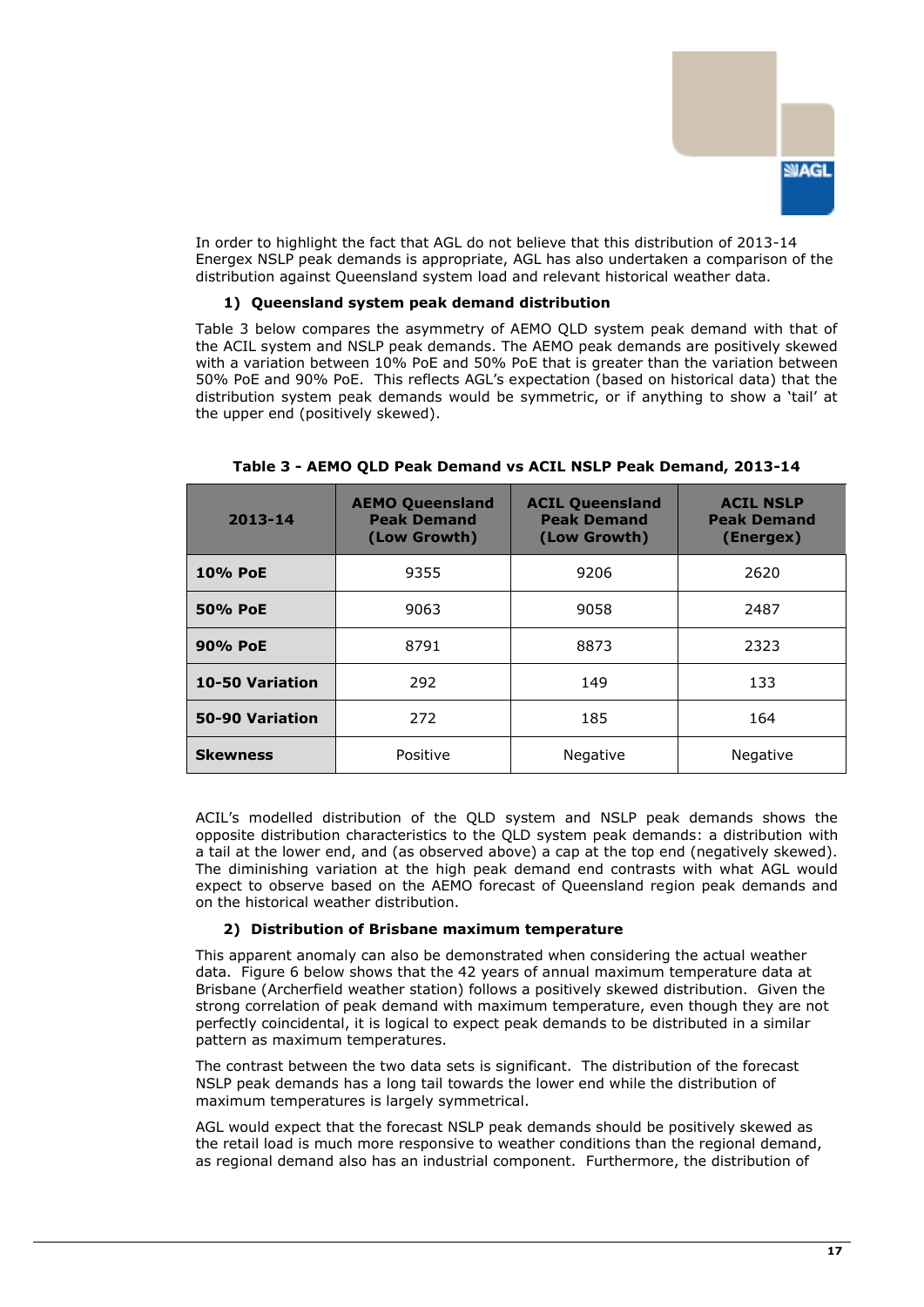

forecasts NSLP peak demands should not be affected by solar PV impacts and economic growth influence as these have been held constant across all the weather scenarios.



**Figure 6 - Distribution of Brisbane max temperature and NSLP peak demand**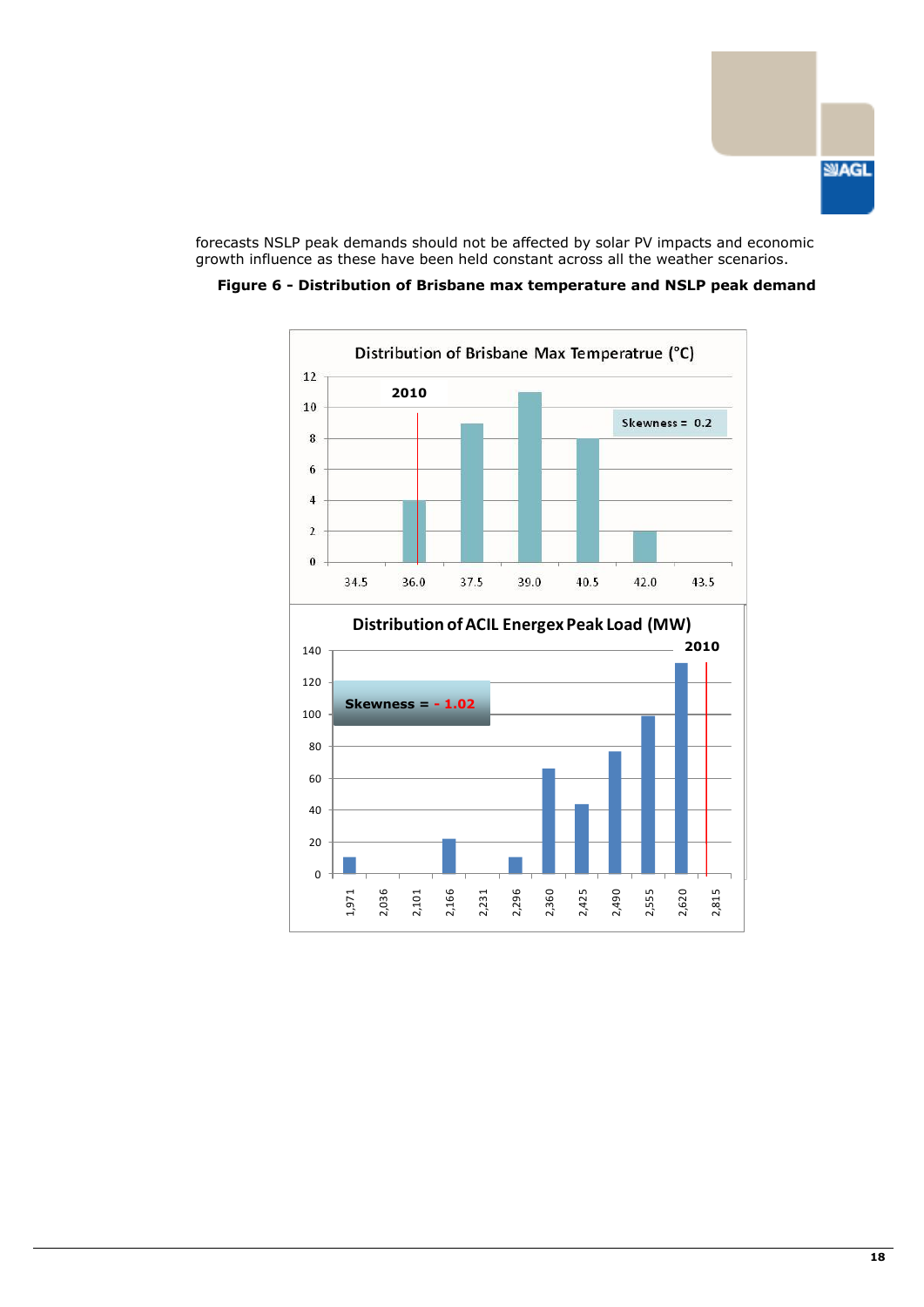

#### **2.2.4 Development of simulated load traces**

ACIL has attempted to simulate demands over a 42 year history of weather conditions on the basis that this approach should provide the full range of weather, and therefore demand, outcomes that might be expected to occur over that length of time. However, the results provided by ACIL shows that the approach fails to represent the variability in maximum demands that might be expected over this period time and with its corresponding range in weather.

Firstly, as discussed earlier the 42 years of weather data are mapped to only 3 years of genuine demand data which therefore limits the variability in the demands levels that would be expected. Secondly, the 1 in 10 year maximum system demand has artificially been taken to be the extreme point of the 42 year simulation, whereas in fact at least 4 years (44 simulation cases) should have a demand at this level or higher.

Figures 4 and 5 (shown earlier) highlight the limitations of ACIL's approach of developing 39 simulated settlement loads from only 3 years of actual data. Using data only from these 3 mild weather years can be seen to have limited the range of peak demand levels that AGL would expect to see from a process designed to provide the peak demand range for the last 42 years.

Figure 7 shows the last 34 years of maximum summer temperatures in Brisbane which clearly shows the last three years had maximum temperatures at the lower end of the distribution of maximum temperatures over the years.



**Figure 7 - Brisbane Summer Maximum Temperature Data**

AGL has also considered whether 'hot day' events have been adequately represented in the 3 years of demand data. We have defined 'hot day' events as the Brisbane (Archerfield weather station) daily maximum temperature being greater than 35 degrees. Figure 8 shows the number of days when a hot day event occurs in a financial year with the colour coding highlighting the number of consecutive hot days. For example, in 2012-13 there are 5 isolated hot days and 2 hot days in a row, namely a total of 7 hot days.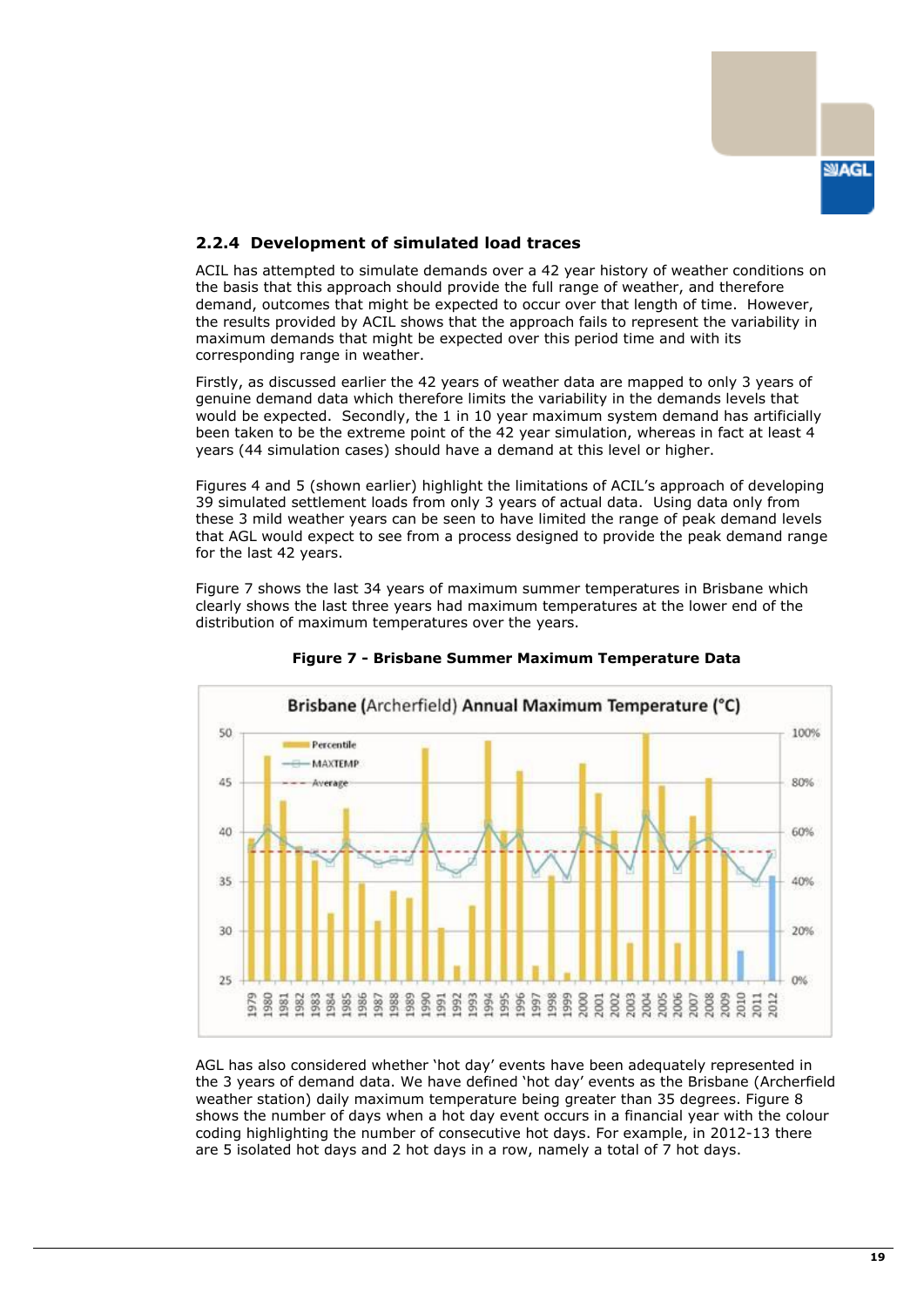**SMAGL** 



**Figure 8 – Days with maximum temperature above 35 degrees (Brisbane)**

The 2011 summer did not see a single day with maximum temperature above 35 degrees. But more interestingly, the three NSLP load sample years (FY 10, FY11 and FY12) did not see any consecutive days with temperature exceeding 35 degree.

This contrasts with the historic average of a 2-day heat event occurring in more than half of the last 30 years.

The scaling process applied to the simulated NSLPs seeks to determine the contribution of the NSLP demand variation (from simulated average demand) to the QLD system demand variation and then this variation in each half hour is applied to the difference between the 2011-12 and 2013-14 QLD system demands. Because the QLD system demand for the 42 years is capped at the 2013-14 PoE10 forecast then the scaling of the NSLP leads to the capping of the peak demand mentioned earlier.

These results are of significant concern to AGL because by using these NSLP peak demand levels (combined with the hedging strategy employed) ACIL has underestimated the amount of demand that a retailer could have unhedged across the 42 demand sets. This results in a lower estimate of the average cost of hedging the NSLP in these scenarios.

### <span id="page-21-0"></span>**2.3 Pool price volatility**

AGL note that ensuring modelled pool prices exhibit the appropriate levels of volatility that a retailer might need to hedge against is of paramount importance in attempting to model the cost that a retailer would face under a range of different demand conditions.

Figure 9 shows a comparison of historical QLD VoLL hours against the VoLL hours included in the spot prices which correspond with ACIL 2013-14 WEC (i.e.  $95<sup>th</sup>$  percentile). It is clear that the number of VoLL hours modelled by ACIL is significantly lower than the average over the last 10 years. This indicates to AGL that, in general, the spot prices produced by the ACIL model are not as volatile as would be expected in attempting to calculate the WEC at the  $95<sup>th</sup>$  percentile of the distribution of results.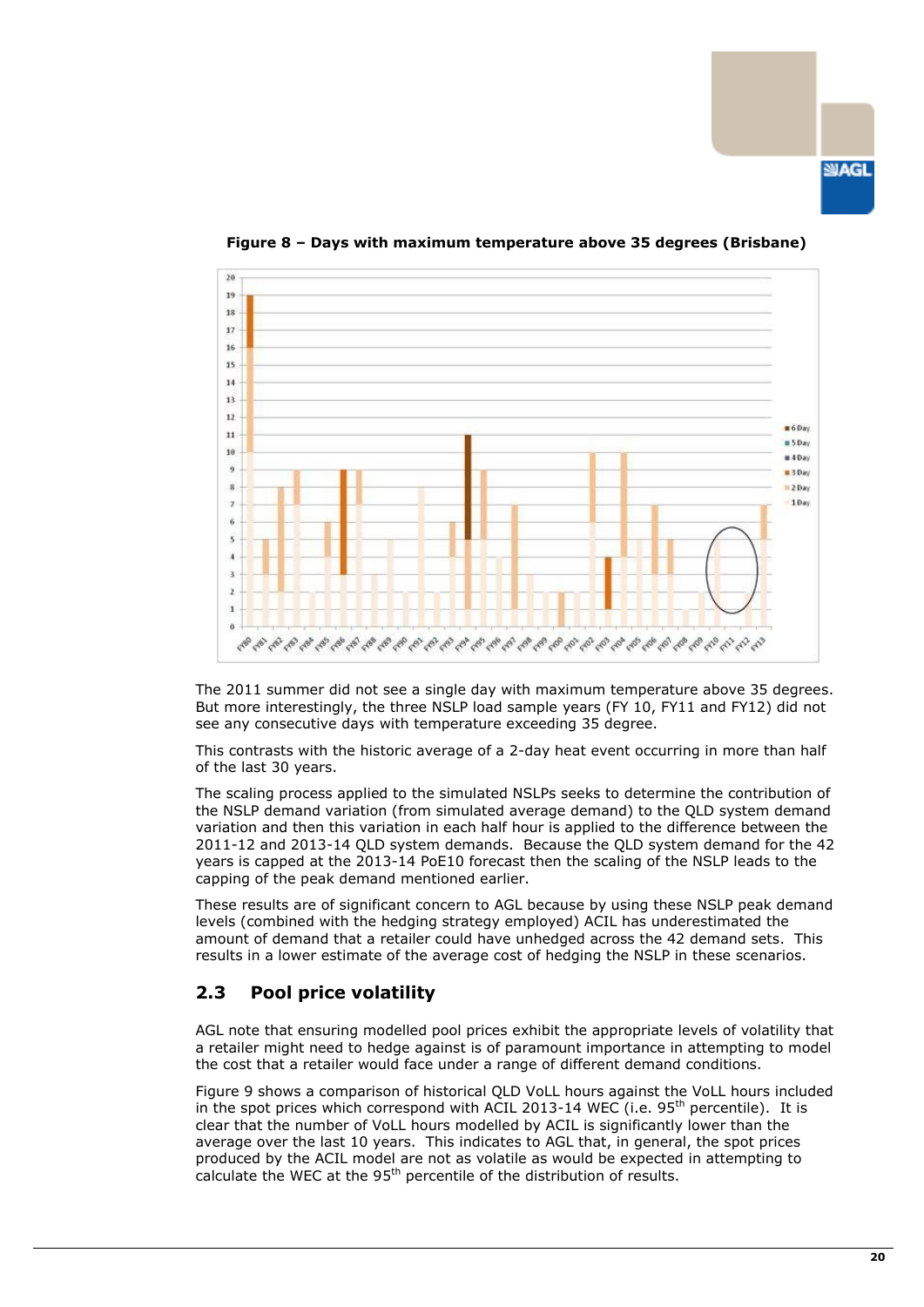**SIAGL** 



**Figure 9 - Historical QLD VoLL Hours & 2013/14 ACIL 95th Percentile Scenario**

In the Workshop held on 7 March ACIL stressed that volatile pool prices combined with the agreed hedging strategy would likely have the impact of reducing the WEC because it would be likely that the cap contracts (105 per cent of maximum peak load) would pay out during these high price events., thus bring down the average cost of energy.

This contention is correct if the maximum NSLP peak demands are depressed so that the assumed hedging always ensures coverage. However, when high prices occur in conjunction with the high peak demands that are more likely to accompany such price events then retailers will likely have a proportion of their load unhedged to these high spot prices. AGL would expect that when seeking to model the WEC which aligns to a 1 in 20 risk scenario for a retailer then there would be periods where the retailer is exposed to high spot prices due to inadequate cap coverage.

# <span id="page-22-0"></span>**2.4 Impact of underestimating risk to retailers**

-

In the submission to the Consultation Paper AGL argued that the lack of volatility in peak demand appears to limit the exposure of retailers to high price events and therefore constrain the range of preliminary results for the WEC. $<sup>7</sup>$  In the Draft Report, ACIL has</sup> suggested that even if this peak demand range was as AGL suggested and there was some unhedged exposure beyond the 105% maximum peak load then this impact would be minor.

<sup>&</sup>lt;sup>7</sup> AGL Energy Ltd., Review of Regulated Retail Electricity Prices 2013-14 - Consultation paper: Cost Components and other Issues. AGL submission to the Queensland Competition Authority, 8 January2013. Page 11.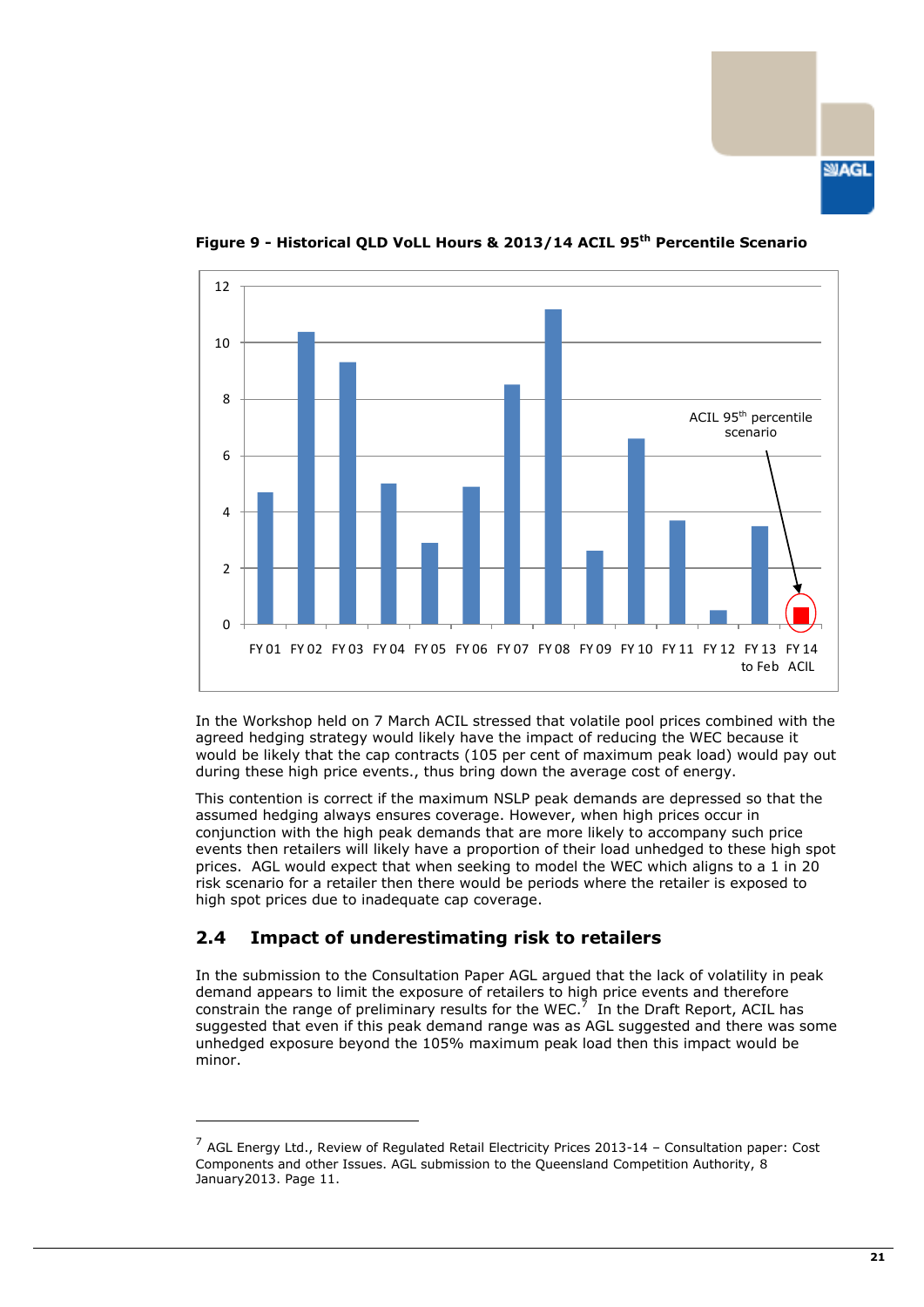However, in making this assertion, ACIL have calculated the impact of the unhedged cost to a retailer (assuming a 4% variation based on FY10 NSLP and assuming 10 VoLL hours) using peak demand to calculate the average cost – this is incorrect. ACIL should have used the average demand to calculate the average cost as this is the relevant demand over which to estimate how a retailer would recoup their costs. This error results in an underestimation of the impact to retailers of being exposed to high pool price events. AGL has performed the calculation below in Table 4 which highlights that this exposure is potentially significant for retailers. By dismissing this issue in such a manner ACIL has demonstrated that they do not fully appreciate AGL's concern regarding the manner in which a retailer would typically manage its wholesale energy risk exposure.

| <b>Residual pool exposure</b><br>to VoLL price events |                |  |
|-------------------------------------------------------|----------------|--|
| <b>VoLL Price</b>                                     | \$12,900 / MWh |  |
| <b>NSLP</b>                                           |                |  |
| Average Peak Demand                                   | 2,560 MW       |  |
| Maximum Peak Demand                                   | 2,785 MW       |  |
| Hedge Strategy                                        | 105%           |  |
| Hedged load                                           | 2,688 MW       |  |
| Un-hedged load                                        | 97 MW          |  |
| Cost (assuming 10 VoLL hours p.a.)                    |                |  |
| Unhedged cost                                         | \$12,513,000   |  |
| Load factor                                           | 42%            |  |
| Average demand                                        | 1075 MW        |  |
| Average cost                                          | \$1.33 /MWh    |  |

**Table 4 - Impact on average energy cost due to VoLL exposure**

The release of the additional data by the QCA demonstrating the ACIL have been using Energex NSLP peak demand level which are even lower than AGL initially thought highlight the importance of the impact of this assumption on the final WEC allowance.

# <span id="page-23-0"></span>**2.5 Contract prices**

ACIL has put forward a variety of arguments to justify the use of historical futures market contract prices to calculate the market-based cost for the coming year. Under the proposed market-based approach a reliable and transparent source of futures prices are required and d-cypha market data meets those requirements. However, AGL remains of the view that there is not sufficient liquidity in the futures contract market to represent the contract prices that retailers would be exposed to if all retailers were using the hedging approach specified by ACIL. Historic futures prices represent the recent market dynamics where retailers typically use futures to hedge only part of their load.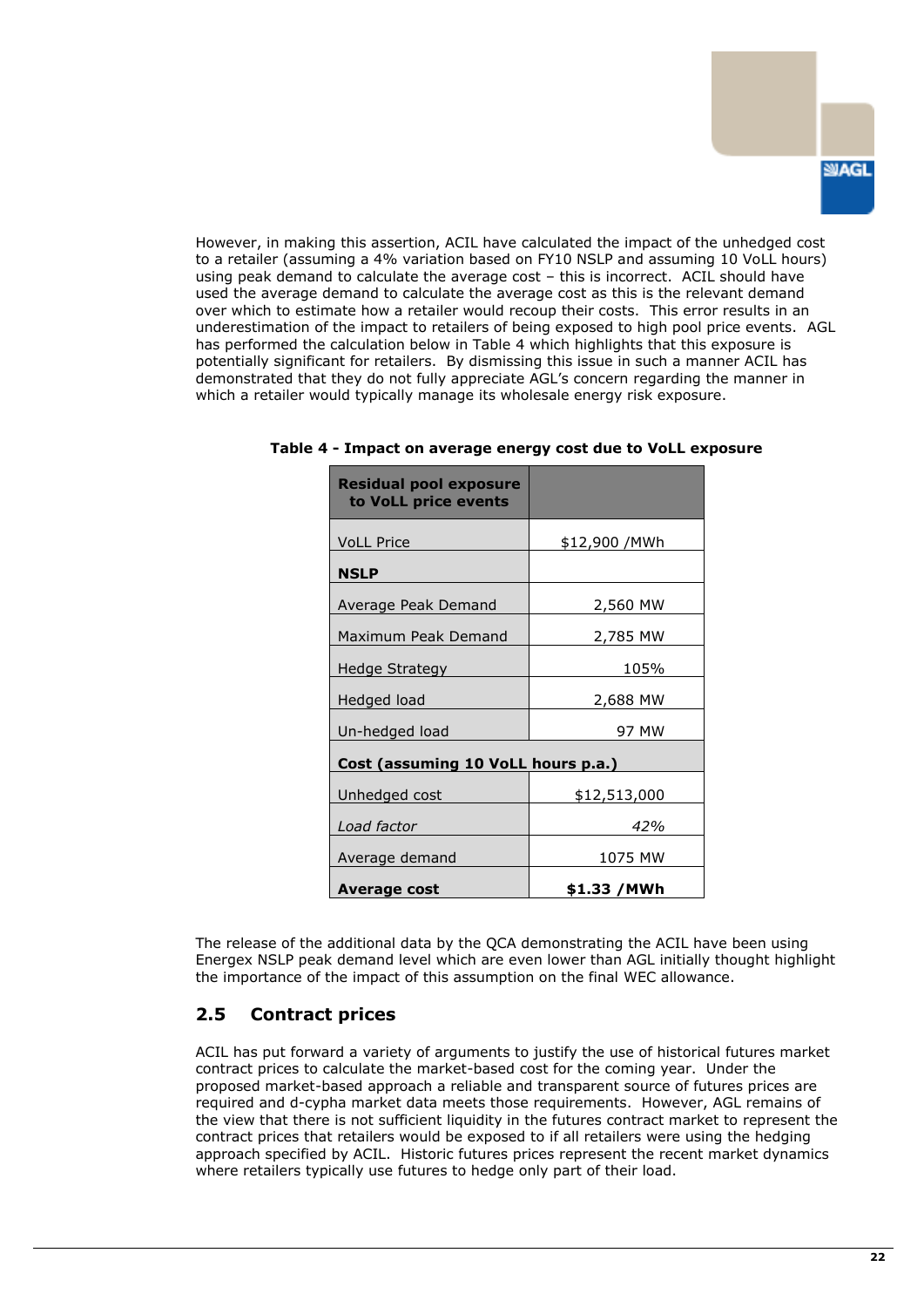

# <span id="page-24-0"></span>**2.6 Green costs**

#### **2.6.1 Queensland Gas Scheme**

AGL note that on 8 March 2013, the Minister for Energy and Water Supply announced that the State Government's decision to close the Queensland Gas Scheme with the necessary legislative changes to be made later in 2013. On this basis the scheme will cease operation on 31 December 2013 and therefore no further liability will be accrued from this date. AGL expect that the QCA will account for these changes in calculating the allowance for the scheme.

#### **2.6.2 LRET**

AGL is of the view that in determining the cost allowance for LRET compliance the QCA should consider the range of costs that would be experienced by a retailer sourcing LGCs not only from the market. Therefore AGL is of the view that in setting the allowance for a retailer's cost of compliance with the LRET scheme using the LRMC of compliance is the most appropriate approach in setting a regulated retail electricity price.

The QCA has dismissed this approach and proposes to continue with using a market-based approach as used in 2012-13. AGL requests that the QCA make the data available on LGC prices and any assumptions for the RPP clear and transparent as part of the Final .<br>Determination.

#### **2.6.3 SRES**

AGL notes that the nature of the SRES makes it very difficult for regulators to accurately forecast an accurate SRES allowance for a future period. Since the release of the Draft determination the Clean Energy Regulator has published the 2013 STP 19.7% and a nonbinding estimate for 2014 STP 8.98%.

AGL remains of the view that the cost allowance for SRES compliance should be based upon the clearing house STC price (i.e. \$40/STC). AGL note that changes in the STP can have significant impacts on retailers' scheme costs and AGL is pleased to note that this will be addressed through the operation of the pass-through mechanism under consideration.

#### **2.6.4 NEM fees and ancillary services charges**

AGL supports the continuation of the approach the QCA used in previous determinations to assess the NEM fees and ancillary service charges and we consider it appropriate that fees are updated in line with the most up-to-date 2013-14 AEMO budget.

#### **2.6.5 Prudential costs**

AGL supports the consideration of prudential costs as part of the build-up on the energy cost allowance. The final allowance is based on a number of assumed inputs discussed by ACIL. AGL would note that the inputs should be based upon what is considered reasonable for a new entrant retailer. This will act to set the allowance at a level which recognises the different costs structures that retailers are exposed to.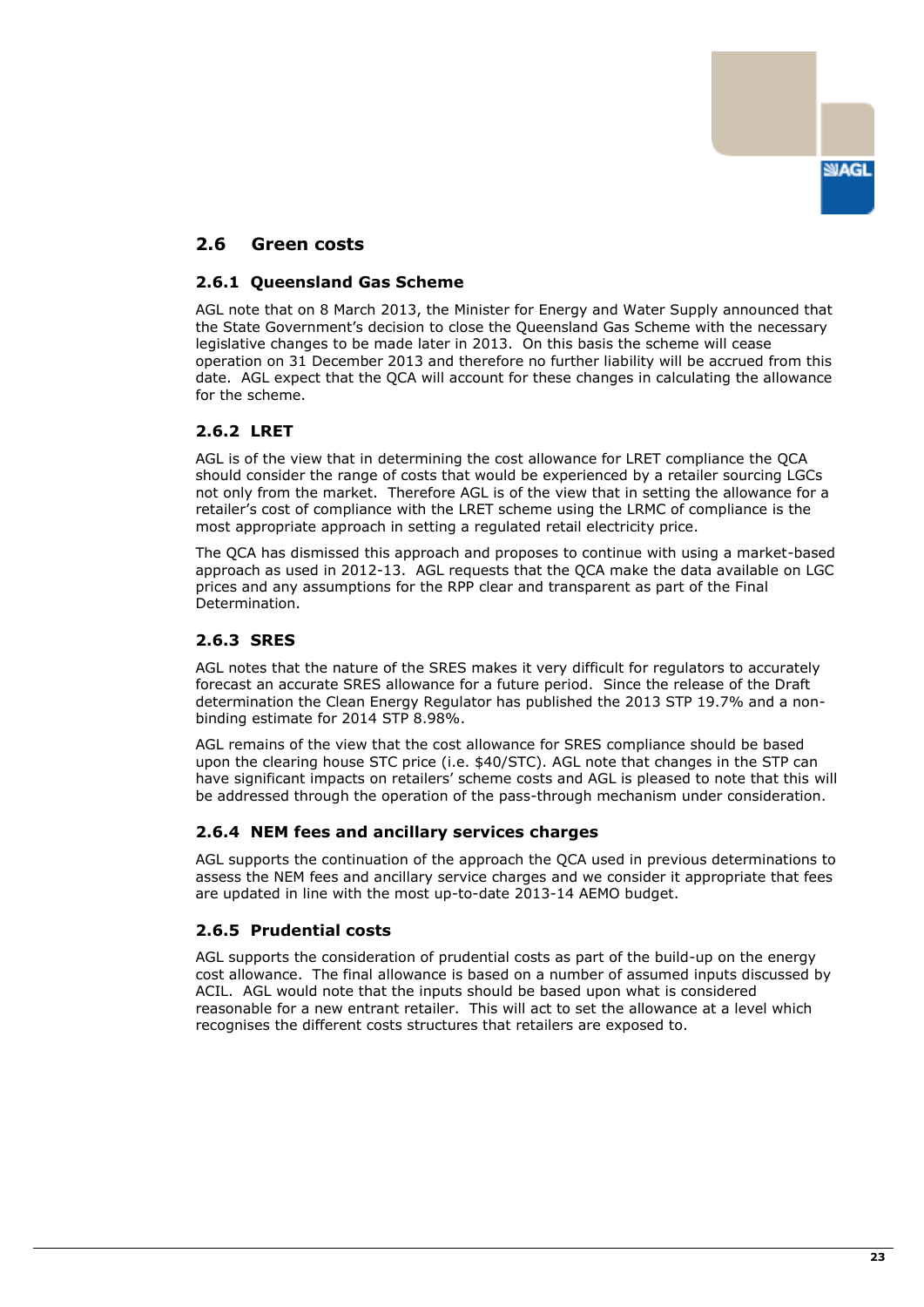

# <span id="page-25-0"></span>3 Retail Costs

# <span id="page-25-1"></span>**3.1 Retail Operating Costs**

AGL notes that the QCA has maintained in real terms the benchmark for retail operating costs for 2013-14 in its Draft Determination.

In AGL's submission in January 2013 in response to the QCA's consultation paper, AGL has provided details on the appropriate level of operating costs based on AGL's publicly reported financial statements to the Australian Stock Exchange for 2011/12. AGL has estimated its total costs to be about \$140 per customer.

As at 31 December 2012, AGL has 3.5 million electricity and gas customers in south eastern Australia. In proposing a ROC of \$133.97 per customer for small customers using up to 100 MWh/year for 2013/14, the QCA has defined the retailer which is more "efficient" than AGL.

AGL's proposal that retail operating costs should reflect new entrant costs to promote competition is not inconsistent with the allowance for headroom. The benchmark for operating cost should ensure that new entrant retailers can recover their operating costs while the headroom allowance permits competitive offers to be developed to encourage customers to switch.

# <span id="page-25-2"></span>**3.2 Retail margin**

The QCA has continued to adopt the IPART's benchmark for retail margin of 5.4% of total costs, inclusive of the margin in its Draft Determination. Although the QCA has also proposed to allow for cost pass through consistent with IPART's approach, particularly in relation to STP, the lack of a floor price for wholesale energy costs means that risks continue to be higher in Queensland.

AGL notes that the QCA intends to update this benchmark if it is revised by IPART.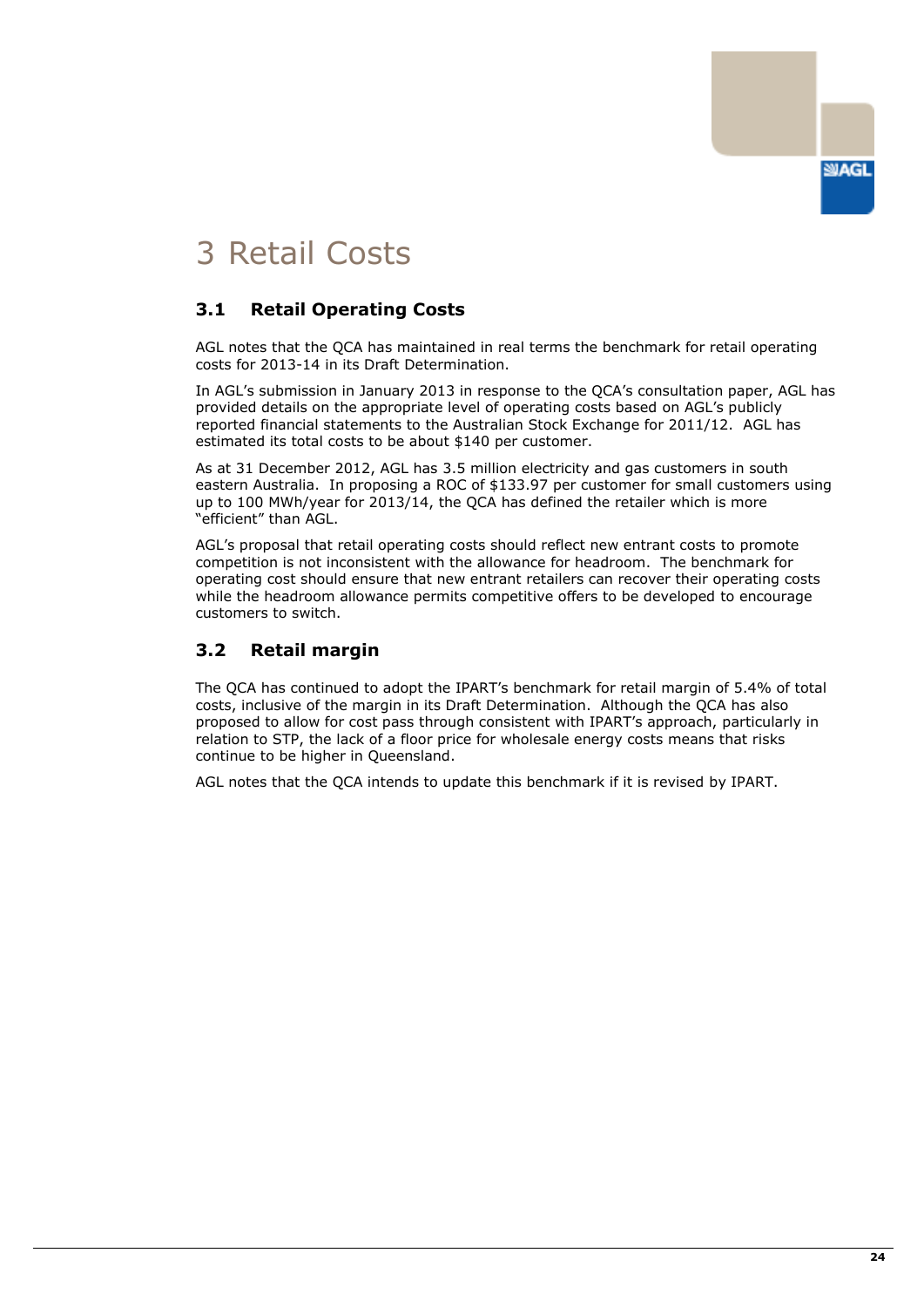# <span id="page-26-0"></span>4 Competition and Other Issues

# <span id="page-26-1"></span>**4.1 Competition Considerations**

The QCA has claimed that neither the 2012-13 Determination nor the Tariff 11 freeze has negatively impacted competition. AGL does not agree with this. AEMO's transfer statistics continue to show than the churn rates in Queensland are at historic lows since the commencement of FRC.

Notwithstanding that new retailers have entered the Queensland market according to the QCA, it is a fact that the churn rate has also continued to stay well below that of the other three jurisdictions (namely, New South Wales, South Australian and Victoria).

The three largest retailers compete in all the jurisdictions in the NEM (except ACT) and the low churn in Queensland clearly demonstrates that competitive activity has slowed.



**Figure 10 – AEMO Historic Monthly Annualised Customer Churn**

The QCA has also claimed that competition could be improved if more focus was placed on improving customer engagement. In AGL's view, retailers have been active in providing information to customers on their ability to take up discounted market contracts or to switch their energy provider. It is therefore important that strong competition is fostered by the QCA as it is the retailers who will be more effective in engaging the customers.

The QCA has proposed to continue to include an allowance for headroom of 5% and as AGL stated in its January 2013 submission headroom, at a minimum, should be maintained to ensure a sustainable level of competition.

# <span id="page-26-2"></span>**4.2 Accounting for unforeseen or uncertain events**

The QCA intends to include a cost pass-through mechanism to apply during the three years of the delegation period. AGL supports the QCA's intention not to prescribe an exhaustive list of cost events or to set a fixed materiality threshold for the pass-through of these costs.

The cost pass-through mechanism will mitigate risks such as: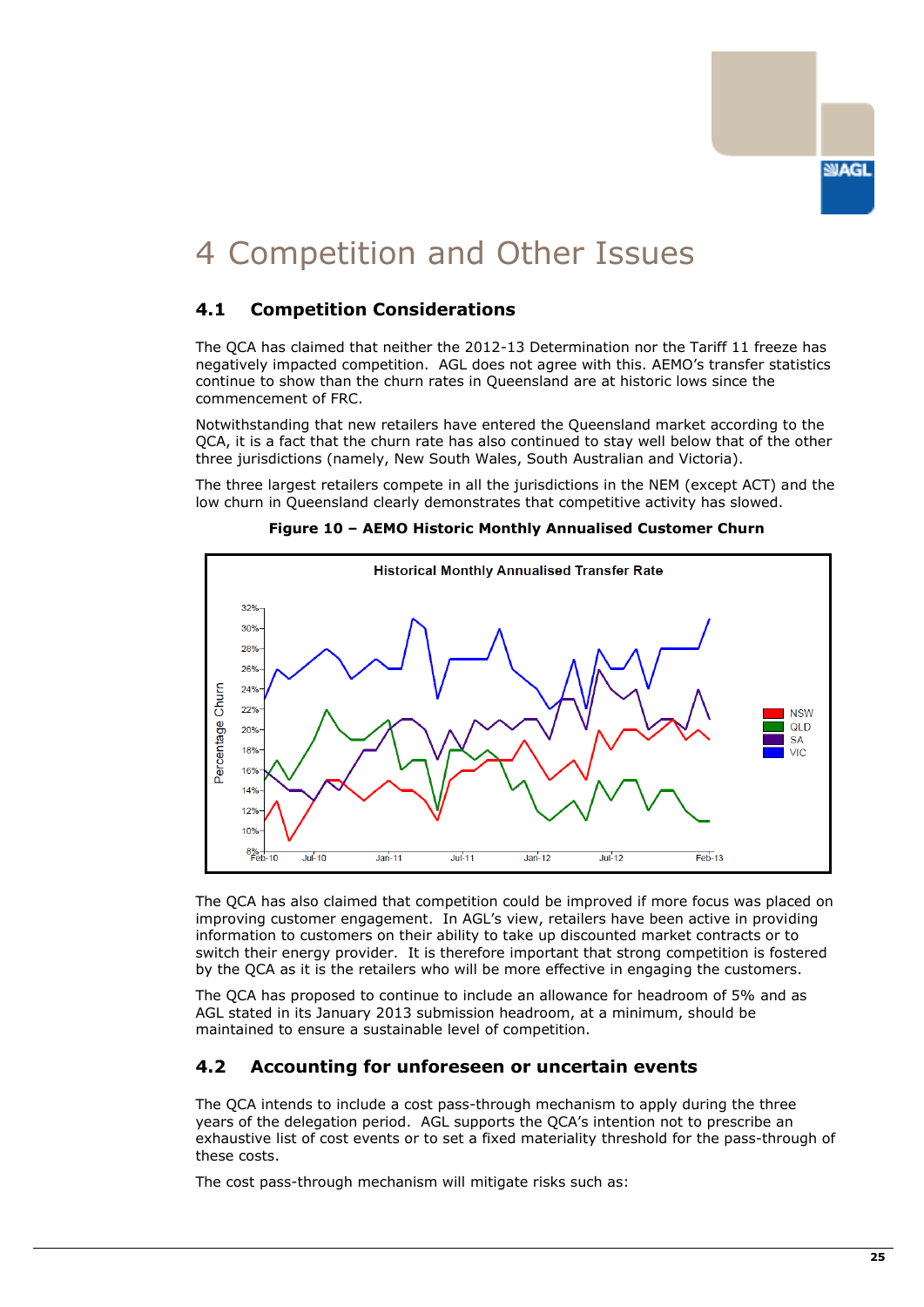

- The proposed network charges used in the setting of retail prices on 30 May each  $\bullet$ year may change when approved by the AER, prior to the implementation of retail prices on 1 July; and
- $\bullet$ The costs of SRES change in the middle of the financial year and currently there been no allowance made for recovery through retail prices.